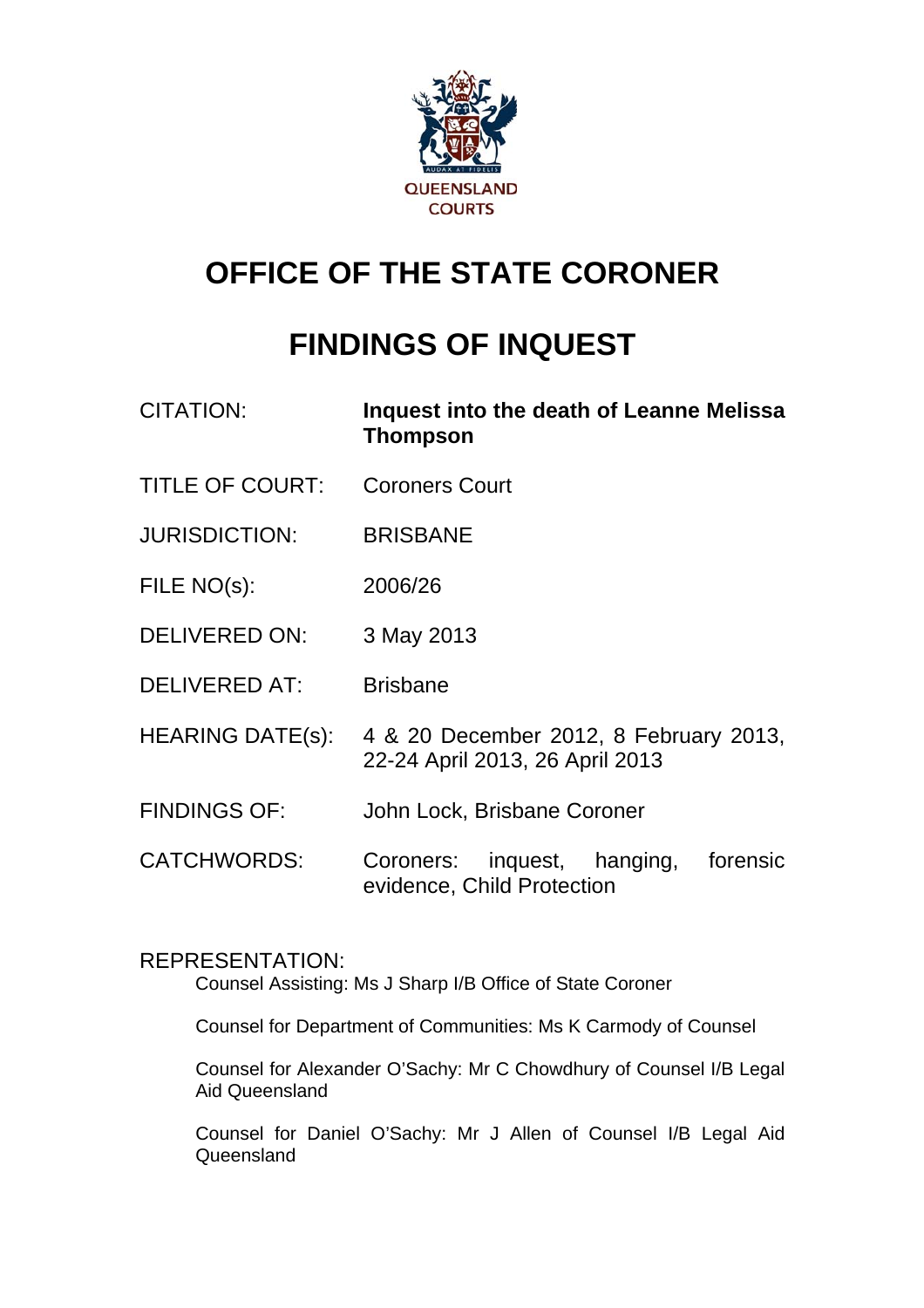# <span id="page-1-0"></span>**Table of Contents**

| Summary of Family Background and Involvement of the Department of Child |  |
|-------------------------------------------------------------------------|--|
|                                                                         |  |
|                                                                         |  |
|                                                                         |  |
| Response to recommendations to Child death Review and other Policy      |  |
|                                                                         |  |
|                                                                         |  |
|                                                                         |  |
| Royal Australian and New Zealand College of Psychiatrists-Submission    |  |
|                                                                         |  |
| Response of Department to Concerns Raised and Further Developments      |  |
| Conclusion on Issue of Child Protection Recommendations11               |  |
|                                                                         |  |
|                                                                         |  |
| 2 <sup>nd</sup> QPS investigation -New Evidence from Linda Hart 14      |  |
| Evidence of other witnesses to disclosures by Linda Hart 16             |  |
|                                                                         |  |
|                                                                         |  |
| Other Evidence about Encouragement to Suicide 21                        |  |
|                                                                         |  |
|                                                                         |  |
|                                                                         |  |
|                                                                         |  |
|                                                                         |  |
|                                                                         |  |
|                                                                         |  |
|                                                                         |  |
|                                                                         |  |
|                                                                         |  |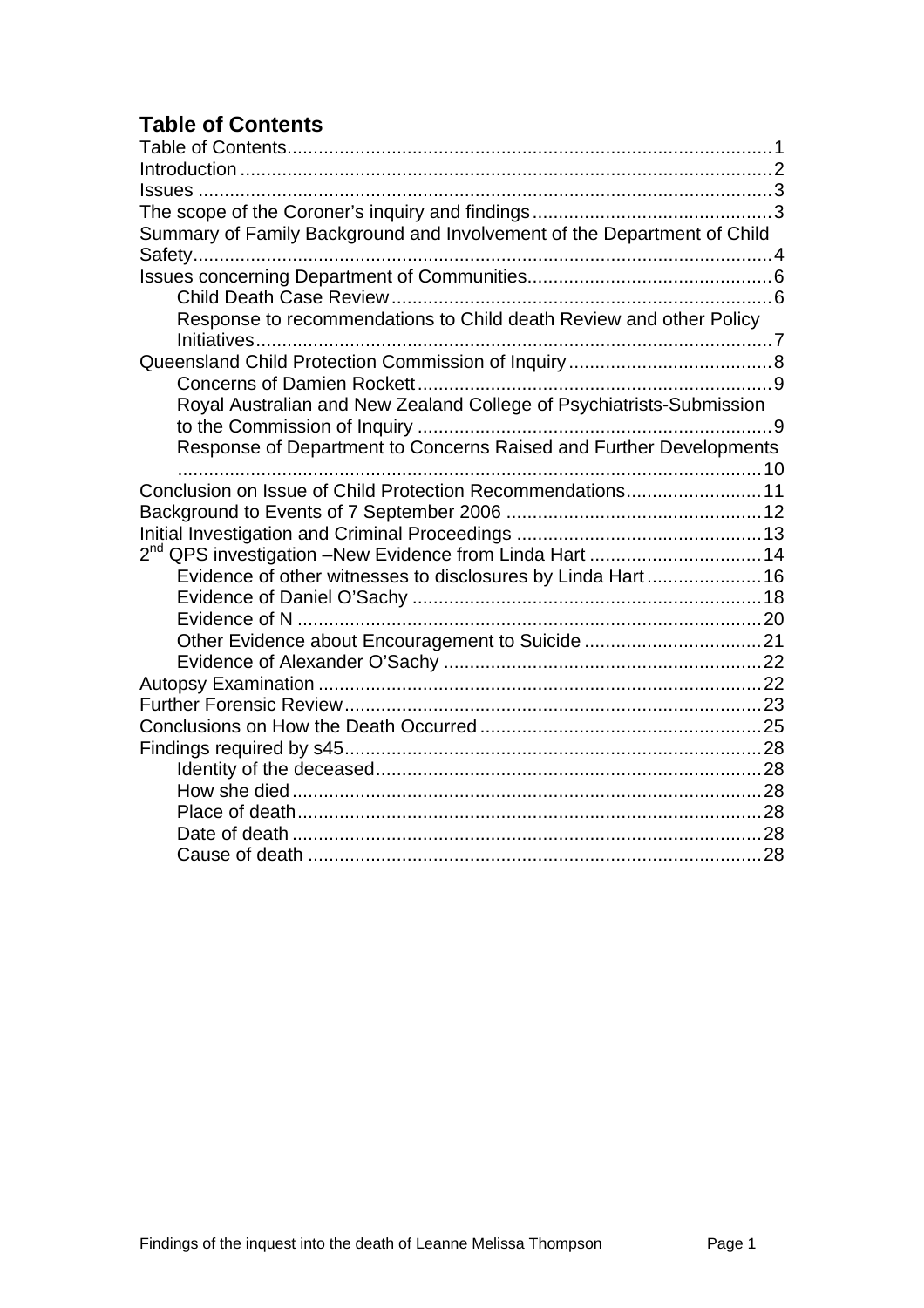# <span id="page-2-0"></span>**Introduction**

- 1. Leanne Melissa Thompson was aged 15. At the time of her death she was the subject of a Child Protection Order. There had been substantial involvement with the Department of Child Safety. Leanne had been engaging in high risk behaviours and the Department had found it difficult to engage with Leanne. She had been living in a Youth Shelter but then began living with a 28 year old male Alexander (Alex) O'Sachy, a person with a criminal history and a known user of illicit drugs. His brother Daniel O'Sachy also lived at these premises. The Department was concerned with the circumstances of her residential circumstances and her relationship with Alex O'Sachy. It had encouraged her, and would have facilitated her to live elsewhere, but she refused. Leanne was a very troubled young person.
- 2. On the morning of 7 September 2006 Daniel O'Sachy had expressed concerns to the Department and in particular that his brother was assaulting Leanne and providing her with drugs. He wanted the Department to remove her from his brother's influence. He had also contacted police that afternoon on a number of occasions expressing concerns about Alex and Leanne. After one call about them creating a disturbance, Police arrived but Leanne was not seen by Police and they left. A short time later Leanne was found hanging from a beam underneath the house where she was living.
- 3. CPR was commenced by Daniel and Queensland Ambulance Services (QAS) attended and were able to obtain a return of cardiac function and she was taken to hospital. However Leanne had been without oxygen circulation for a sufficient time to cause hypoxic brain damage. An autopsy examination concluded she had suffered a hypoxic brain injury due to hanging.
- 4. Subsequently Alex O'Sachy was charged with assisting in her suicide. The charge went to trial, but the jury was unable to reach a verdict.
- 5. Almost 4 years after her death, a next door neighbour provided police with further information, which suggested this was a case of murder in that she says she saw Alex and Daniel applying a noose to Leanne's neck and suspending her. A further 18 month Police investigation was conducted. No further charges have been brought.
- 6. Further forensic opinion now questions whether the ligature marks found on Leanne's neck are wholly consistent with a suspended hanging suicide. The forensic evidence, and in particular relating to what must have been the time of her death, was inconsistent with the version of events detailed by the neighbour.
- 7. Leanne's father was a police officer. He believes Leanne committed suicide but has expressed concerns about the involvement of the Department of Child Safety. Leanne's mother maintains Leanne was murdered.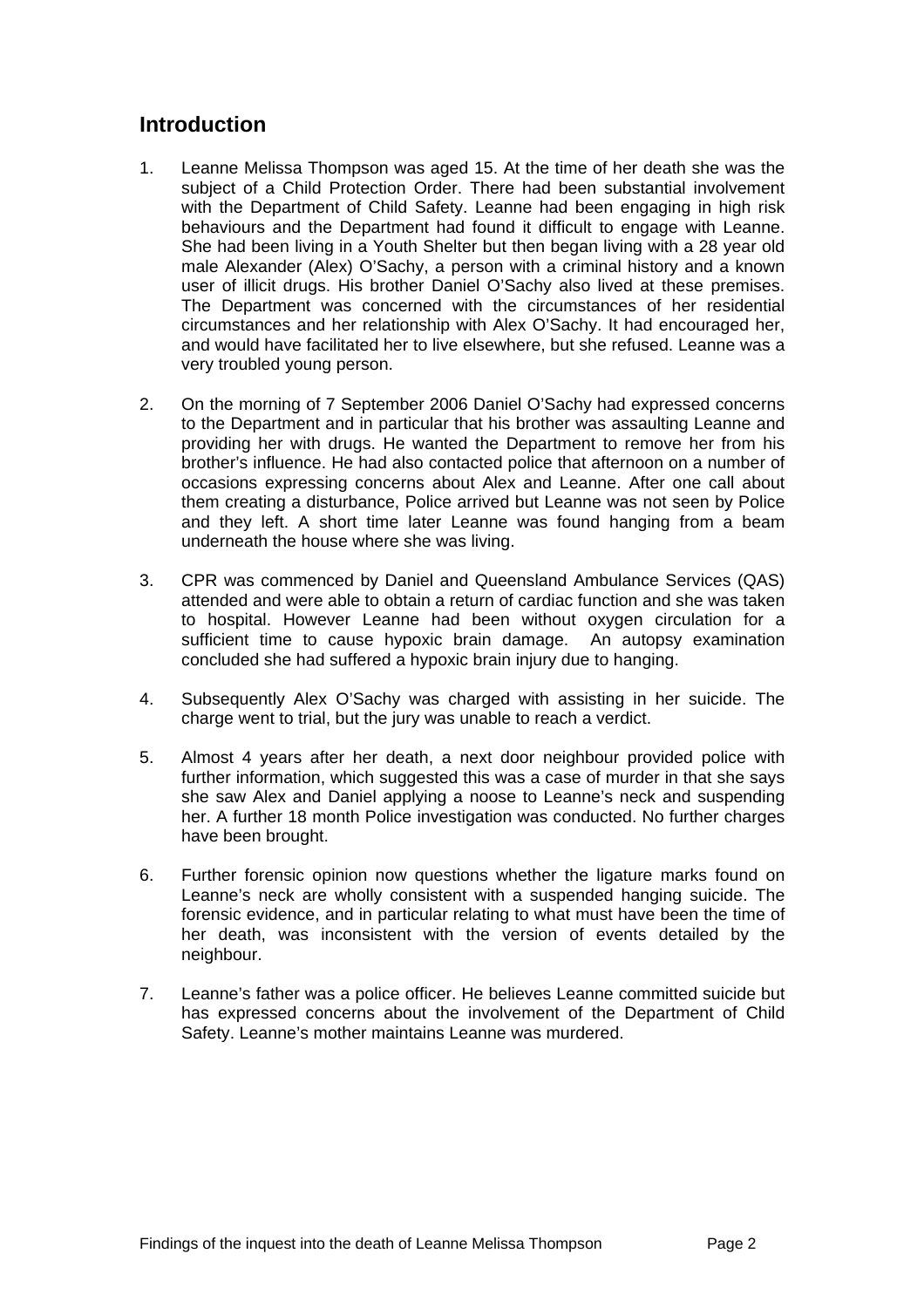# <span id="page-3-0"></span>**Issues**

- 8. Given there was considerable uncertainty as to the circumstances in which Leanne died, a decision was made to hold an inquest. The issues determined at a pre-inquest hearing were;
	- a) The findings required by s. 45 (2) of the *Coroners Act 2003*; namely the identity of the deceased person, when, where and particularly how she died and what caused her death;
	- b) The circumstances leading to the death, in particular:
		- the adequacy of the initial police response to the O'Sachy residence on 7 September 2006; and
		- the adequacy of care and protection afforded to the deceased by the Department of Communities (Child Safety); and
		- the adequacy of the policies and procedures in place by the Department of Communities (Child Safety) to care for high risk children
	- c) If there are ways to prevent a similar death occurring in the future, in particular, the adequacy of policies and procedures currently in place by the Department of Communities (Child Safety) to care for high risk children.

# **The scope of the Coroner's inquiry and findings**

- 9. An inquest is not a trial between opposing parties but an inquiry into the death. The scope of an inquest goes beyond merely establishing the medical cause of death.
- 10. The focus is on discovering what happened, not on ascribing guilt, attributing blame or apportioning liability. The purpose is to inform the family and the public of how the death occurred and in appropriate cases with a view to reducing the likelihood of similar deaths.
- 11. As a result, a coroner can make preventive recommendations concerning public health or safety, the administration of justice or ways to prevent deaths from happening in similar circumstances in future. However, a coroner must not include in the findings or any comments or recommendations, statements that a person is or maybe guilty of an offence or is or maybe civilly liable for something.
- 12. Proceedings in a coroner's court are not bound by the rules of evidence but that does not mean that any and every piece of information however unreliable will be admitted into evidence and acted upon. However, it does give a coroner greater scope to receive information that may not be admissible in other proceedings and to have regard to its origin or source when determining what weight should be given to the information.
- 13. A coroner should apply the civil standard of proof, namely the balance of probabilities. However the more significant the issue to be determined, the more serious an allegation or the more inherently unlikely an occurrence, then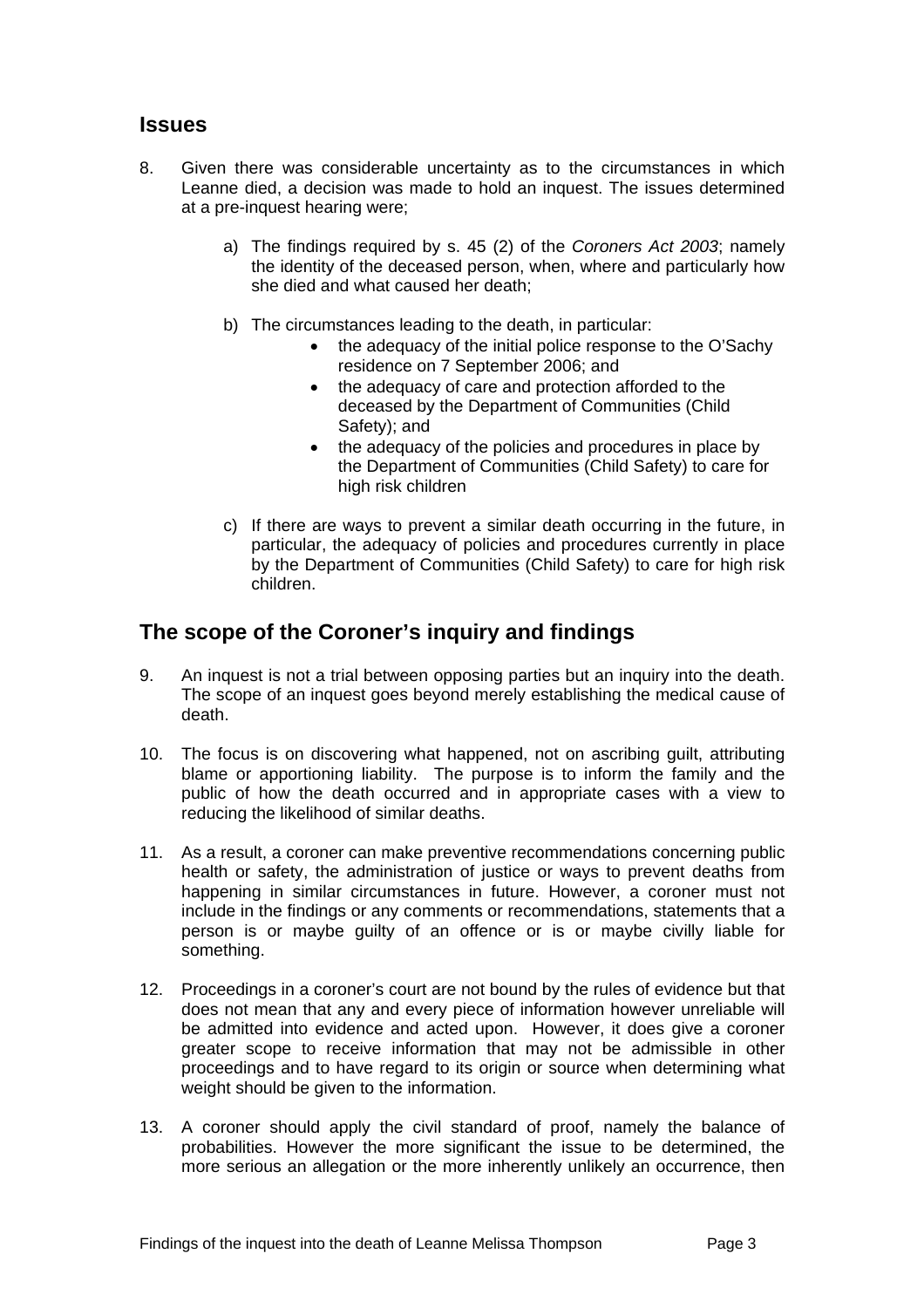<span id="page-4-0"></span>the clearer and more persuasive the evidence needs to be for a coroner to be sufficiently satisfied it has been proven to the civil standard.

14. If, from information obtained at an inquest or during the investigation, a coroner reasonably suspects a person has committed a criminal offence, the coroner must give the information to the Director of Public Prosecutions in the case of an indictable offence.

# **Summary of Family Background and Involvement of the Department of Child Safety**

- 15. Leanne had lived with her parents, Dianne Thompson and Damien Rockett and her brother, up until the disintegration of that marriage. From that point onwards Leanne's behaviour became increasingly difficult for her parents to manage, and this was thought to have come about as a result of the marriage breakdown, which was and remains acrimonious.
- 16. On 31 March 2004, there was a disclosure made by Leanne to her school counsellor alleging physical harm. The school counsellor then informed the then Department of Child Safety ('the Department" now the Department of Communities). This was the first involvement of the Department with Leanne. The outcome of the call was that an Initial Assessment ('IA') was to be conducted. The IA concluded that Leanne was at risk of further harm.
- 17. Leanne made various other disclosures during the course of her involvement with the Department. The substance of these disclosures is referred to in the records of the Department and Child Death Review. It is not intended to detail the disclosures other than in a general fashion as they contain untested allegations naming certain people, including the difficulties she reported she had with both of her parents. It is sufficient to say they appeared serious and concerning from the Department's position and without doubt Leanne was exhibiting disturbing behaviour consistent with what she had been saying.
- 18. By September 2004, Leanne had told the Department she was too scared to go home, and was staying with a friend. She then moved in with her paternal grandmother but by the end of October 2004, Leanne moved out and was staying with friends. Despite some serious allegations being made as to why she moved out it was deemed insufficient for a Child Protection Notification to be made at this time.
- 19. Leanne's living situation was rectified by Christmas 2004 and she lived with her mother until the end of March 2005. This situation was viewed by the Department as being stable during this time. At this time Leanne was also assisting police in relation to her evidence in charges that had been brought against others in relation to drug and sex offences. In her 93A statement she outlined her involvement in drug use and prostitution.
- 20. On 29 March 2005 the Department was informed by Leanne that she was now staying with a friend. The Department investigated and were informed of a suicide attempt and general lack of school attendance.
- 21. Leanne was admitted to Wynnum Hospital in April 2005 for a self harming incident and was referred to Child and Youth Mental Health Service. She was offered counselling but she refused to engage with that service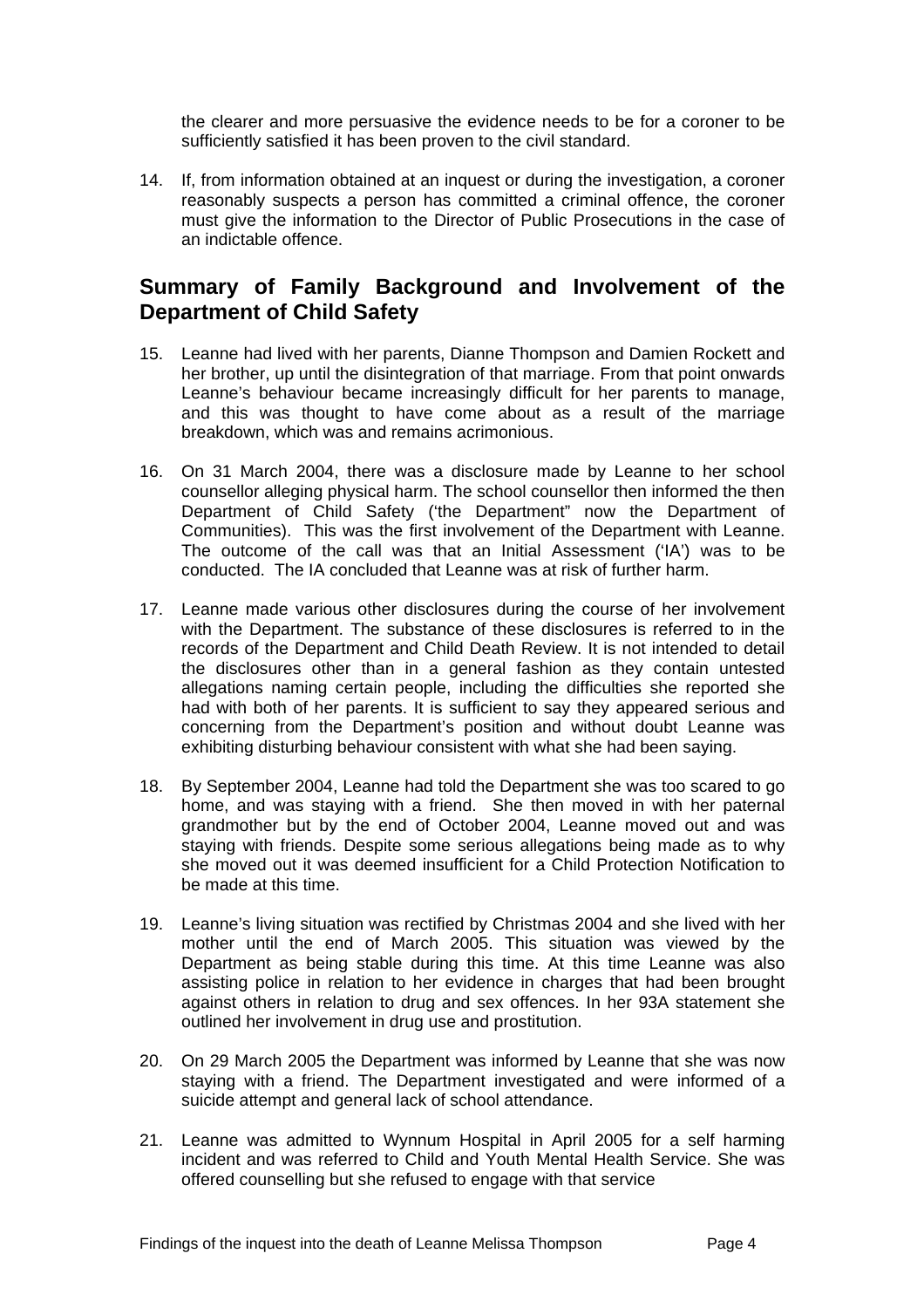- 22. On 28 July 2005, a Child Protection Notification was made due to Leanne placing herself at risk of harm and her parents being unable to protect her due to her living away from them since April 2005. It was at this time that Leanne was noted to be associated with the O'Sachy brothers, who were both known to the Department. Leanne was refusing to return to her parents' care and refusing to be accommodated in a youth shelter. She had not attended school for some 6 months.
- 23. Leanne was deemed by the Department to have a substantiated risk of future harm due to her refusal to return home and unwillingness to have contact with her parents or for information to be provided to her parents.
- 24. On 30 July 2005 Leanne was located by Queensland Police Service (QPS) and transported to her father's house. She was observed self harming by cutting her wrist and Leanne was transferred via ambulance to hospital. She was admitted to Mater Child and Youth Mental Health Service for five days. She was diagnosed with an adjustment disorder with mixed disturbance of emotions and conduct.
- 25. On 23 August 2005 there was a referral to SCAN by QPS with regard to Leanne's ongoing substance abuse problems and being supplied heroin, methamphetamine and cannabis.
- 26. On 2 September 2005 the SCAN meeting discussed that her parents were willing to help but had difficulty in doing so given her behavioural tendencies and her ongoing drug problem. A Child Protection Notification from 28 July 2005 remained unallocated.
- 27. On 28 October 2005 a SCAN review discussed that Leanne had been living at a Youth Shelter Service since the beginning of September. There were continuing allegations of difficulties with her parents.
- 28. On 2 November 2005 Leanne was interviewed at the Youth Shelter. She made many disclosures about problems with her parents, prostitution, cannabis use, and abuse of anti-depressants. The Youth Shelter had requested assistance in obtaining a bank account and Health Care Card for Leanne, and an expression of interest by Leanne in attending TAFE and doing hairdressing.
- 29. On 6 November 2005 Leanne was taken to hospital by a youth worker after taking heroin, speed and morphine the night before. It was believed she had become highly distraught after a telephone call with her father.
- 30. On 19 December 2005 a Child Protection Order was made granting custody of Leanne to the Chief Executive until 19 December 2007. The Stones Corner office was managing her case and Ann Duffield was the case officer.
- 31. On 28 February 2006 Leanne advised she was staying with a friend as she could not cope staying at the Youth Shelter. She advised she would return the next day. At this stage the Department suspected she was still in contact with Alex O'Sachy.
- 32. By mid June 2006 Leanne had left the Youth Shelter entirely after some months of inconsistent living and was residing with Alex O'Sachy. A number of alternative placement options were provided all of which she refused.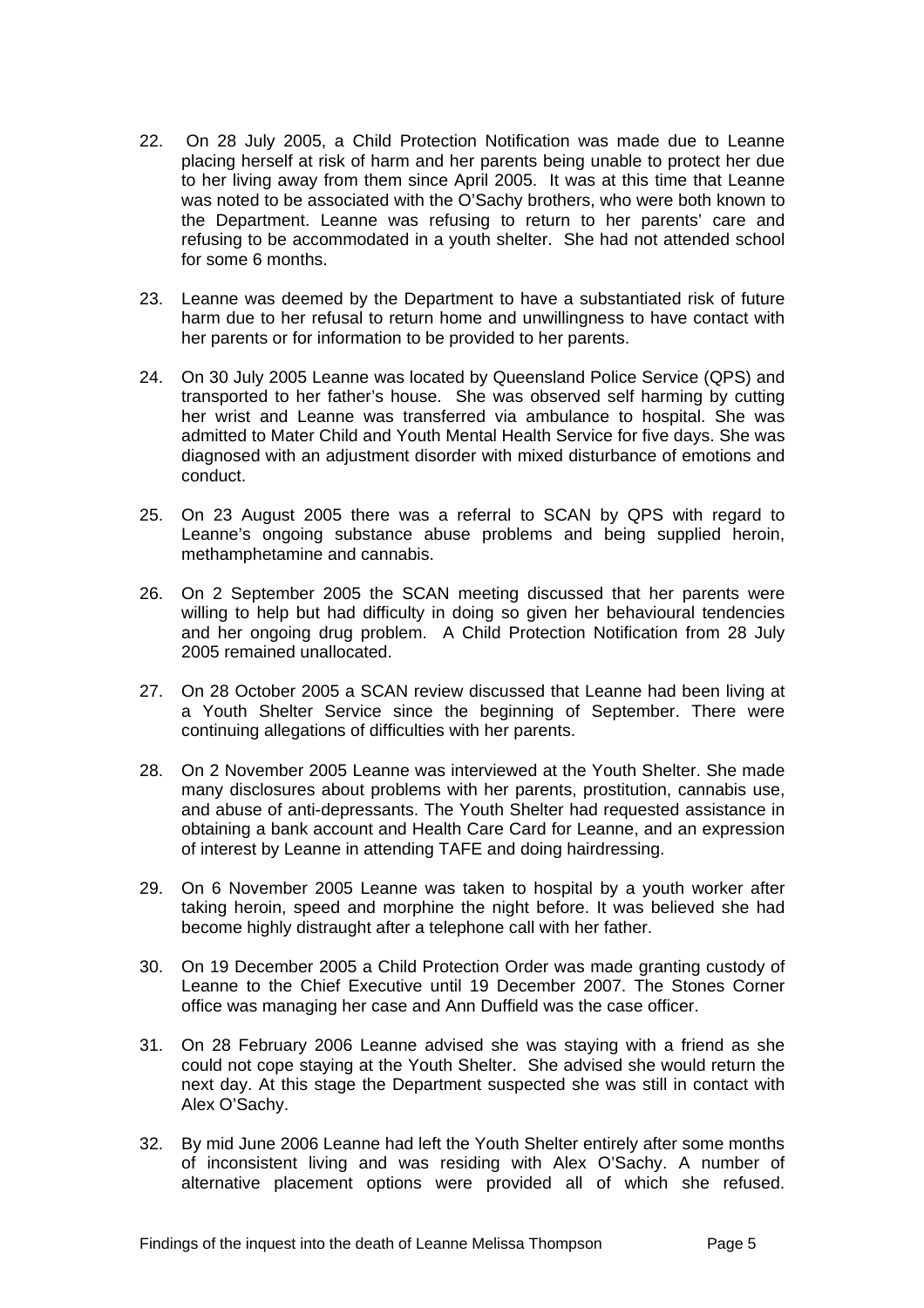<span id="page-6-0"></span>Discussions took place between the Department and QPS with regard to forcibly removing Leanne from her living arrangement with Alex O'Sachy, however, attempts to contact Leanne were unsuccessful.

- 33. On 14 July 2006 Leanne was contacted by the Department and was verbally abusive. She denied suffering any violence by Alex O'Sachy and said she was living with him so she could 'get off speed'. She denied being in a sexual relationship with Alex O'Sachy. QPS confirmed he had no history of violence. The Department acknowledged that they did not agree with Leanne's living plan, but there was no power to forcibly remove her given her refusal to cooperate. Leanne eventually consented to a Safety Plan, whereby she was required to make contact with the Department 3 times a week (in person and by phone). This Safety Plan was not complied with by Leanne.
- 34. Throughout August 2006 there was sporadic contact with Leanne by the Department with minimal developments.
- 35. Her father says that in the last telephone conversation he had with Leanne she asked him for permission to stay at the O'Sachy residence. He refused. She asked why. He said to her, "I know what they are like"(having local knowledge of them and their problems).
- 36. A further SCAN meeting was conducted on 1 September 2006 attended by representatives of the Department, Police, and Health. At that meeting the situation was discussed in detail. It was again noted the Department had no legislative authority to place Leanne in a secure facility and to remove her from that address. The SCAN team agreed to close the case as her immediate safety needs were addressed, presumably via the Safety Plan.
- 37. On 1 September 2006 Leanne rang her mother and as a result her mother collected her from the O'Sachy residence. On 2 September 2006 Leanne went out on the Saturday night but never returned. Her mother pleaded with her not to see Alex again and she said she would not. Her mother tried her mobile number on a number of occasions but received no answer. When Leanne was with her mother and after her death she saw a number of disturbing notes apparently written by Alexander O'Sachy, which were abusive and suggesting he would rape and kill her, or for her to kill herself. Despite this it is clear Leanne returned to the O'Sachy residence.
- 38. The last Department contact with Leanne was on 6 September 2006 when she was taken shopping by her Case Officer, Ann Duffield. Leanne did not appear depressed or exhibiting signs of self harming. An extension of the Child Protection Order was discussed as Leanne intended on living independently and needed assistance with the transition.

## **Issues concerning Department of Communities**

## **Child Death Case Review**

39. The review was completed on 20 February 2007. It identified 37 findings and made 4 recommendations. Essentially, issues of staffing numbers and lack of training, excessive workloads of child safety matters to staff, lengthy delays in response by the Child Safety Service Centres and lack of communication between the various centres and the youth shelter were identified.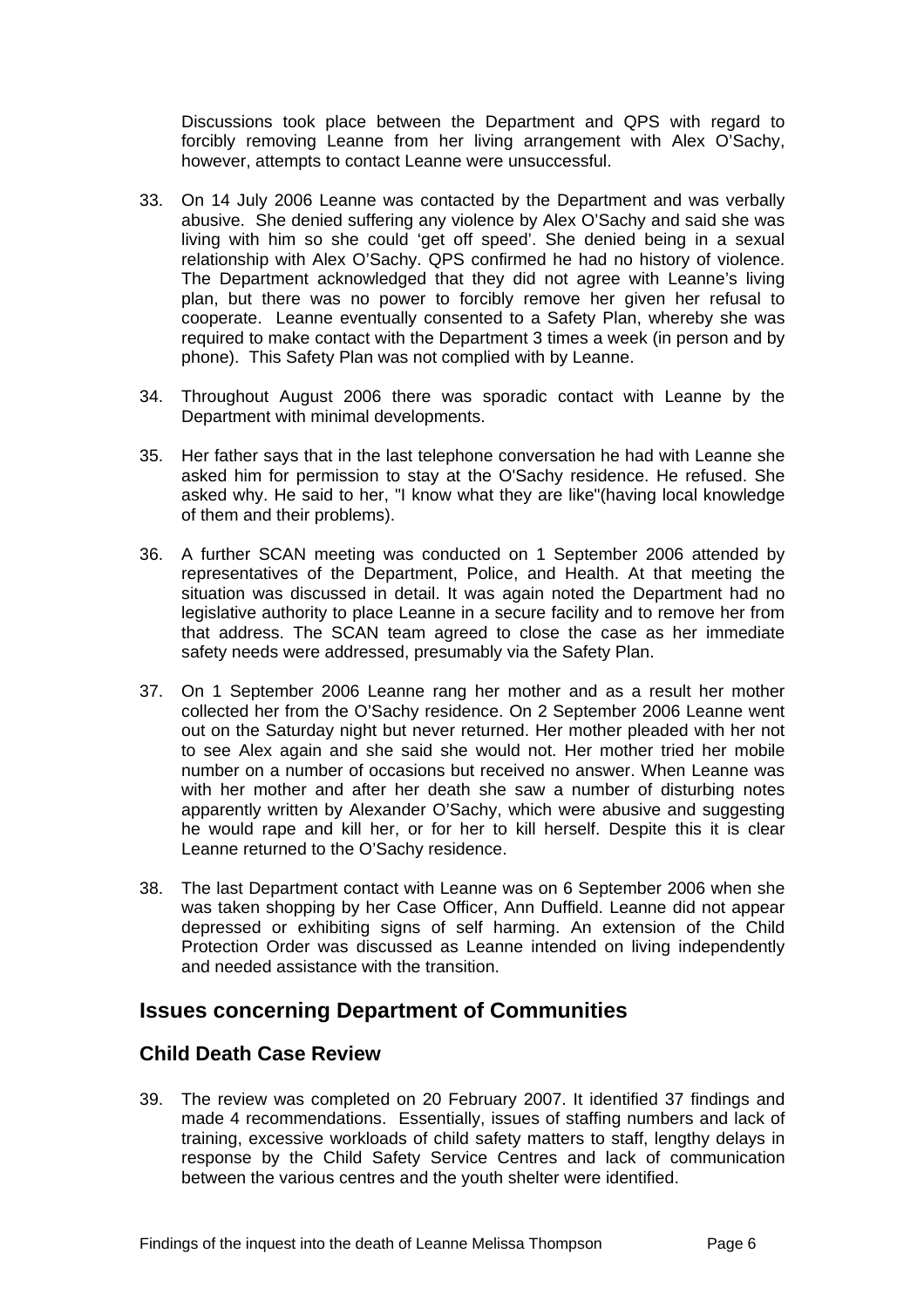- <span id="page-7-0"></span>40. It was also made clear that Leanne self-placed in a very unsafe environment and was uncooperative and unresponsive to attempts by numerous agencies, including the Department, to provide support and a safe place of residence. It was determined that a safety plan implemented by one of the Child Safety Service Centres was indeed appropriate, but it was not fully enforced or adequately monitored.
- 41. The SCAN team discussed Leanne's circumstances on numerous occasions and representatives demonstrated a committed and collaborated approach to Leanne's care and protection. Consensus was reached that without Leanne's cooperation there were no options available to the Department to ensure her safety from risk of harm.
- 42. The review also noted the absence of legislation that would have allowed departmental officers to forcibly remove Leanne from her chosen placement and detain her in order to ensure her safety. The review was also unable to suggest any implementation of any realistic legislative amendment that would allow such force and detainment.
- 43. The review made the following recommendations:
	- 1. That the Zonal Director disseminate the findings of the review to the staff members directly involved in Leanne's care so as to facilitate practice improvements and learnings
	- 2. That the Department review the systemic issue of excessive case loads affecting service delivery for the 'Child Under Orders Team', with a view to ensuring that the staff are able to adequately fulfil their legislative, ethical and professional responsibility to protect children from harm and risk of harm
	- 3. That the Department refer this report to the relevant Zonal Director and the Human Resource Branch for review as to whether disciplinary or performance management action is warranted
	- 4. That the Department identify and implement the most appropriate mechanism for informing staff at relevant Child Safety Service Centres, following a child death, of their responsibilities when subsequently compiling file records in order to ensure that all staff are aware of the requirements.

## **Response to recommendations to Child death Review and other Policy Initiatives**

- 44. The Department has since been approached with respect to the implementation of these recommendations, or any further action/change that has taken place since Leanne's death.
- 45. Mr David Ponting, Manager of Case Review Unit provided a statement<sup>[1](#page-7-1)</sup>. In relation to recommendation 1 this was endorsed by the death review committee without comment.
- 46. In relation to recommendation 2 it was conditionally endorsed however it was noted that the Department was implementing a number of initiatives aimed at addressing the impact of high workloads but also noted that the Department

<span id="page-7-1"></span> 1 Exhibit F8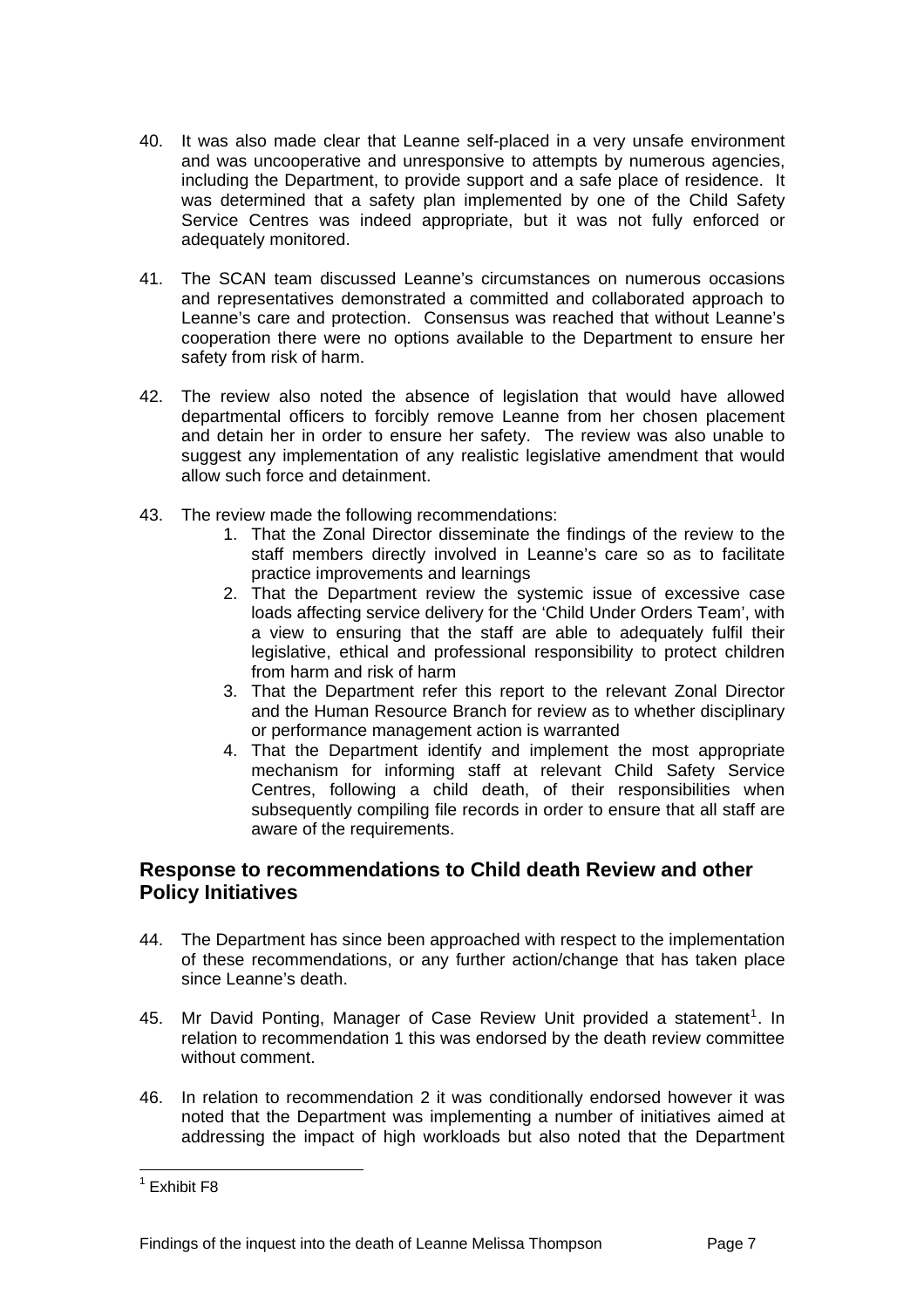<span id="page-8-0"></span>has to prioritise available resources given to it through government and the Stones Corner branch needed to manage its resource allocation accordingly.

- 47. In relation to recommendation 3 this was endorsed by the committee with a comment in particular in relation to a finding that a team leader had failed to advise police on allegations that she had been recently raped by an unnamed assailant. It was noted there are now provisions for staff to notify police regarding allegations of harm to children that may have involved the commission of a criminal offence relating to the child. Those procedures became transitionally operational on 16 September 2005 and fully operational on 31 October 2005, which was after the team leader received this information.
- 48. In relation to recommendation 4 this was endorsed by the committee with the comments that the department should amend the critical incident report system to provide a reminder to staff about their responsibilities in that regard. The amendments were made in August 2007.
- 49. Ms Mayfield<sup>[2](#page-8-1)</sup> advised that revised policy and procedures for responding to self harm and suicide risk were endorsed and incorporated into the Child Safety Practice Manual on 3 August 2009. In addition Placement Services Units have been established in each region to assist child safety officers in locating placement options for young people in care who have specific and complex needs including difficult behaviours, alcohol and drug abuse and other physical health and development needs.
- 50. Ms Mayfield also stated that the Department had established three therapeutic residential care services as part of a continuum of placement and support services within out-of-home care service delivery. The purpose of these services is to provide residential care in the least restrictive environment, which is physically designed to minimise the risk of self harming and violence.

# **Queensland Child Protection Commission of Inquiry**

- 51. The Queensland Child Protection Commission of Inquiry was established on 1 July 2012 to review Queensland's child protection system. The Commission of Inquiry is headed by the Hon Tim Carmody SC. The Inquiry's terms of reference included that it should review progress of outcomes related to the previous Forde Inquiry and Crime and Misconduct Inquiry.
- 52. One of the difficulties that the Department faced in dealing with Leanne's needs and placement was due to her challenging and high risk behaviours and lack of engagement and challenges with placement options.
- 53. It is noted in a Discussion Paper disseminated in February 2013, that amongst many other issues, the Commission is considering various out-of-home care models for older children with complex and high needs. These include the establishment of a therapeutic secure care model of placement or containment model as well as less controversial and alternative models.<sup>[3](#page-8-2)</sup>

l  $2$  Exhibit F4.1

<span id="page-8-2"></span><span id="page-8-1"></span> $3$  See Chapter 5.4 Discussion Paper, February 2013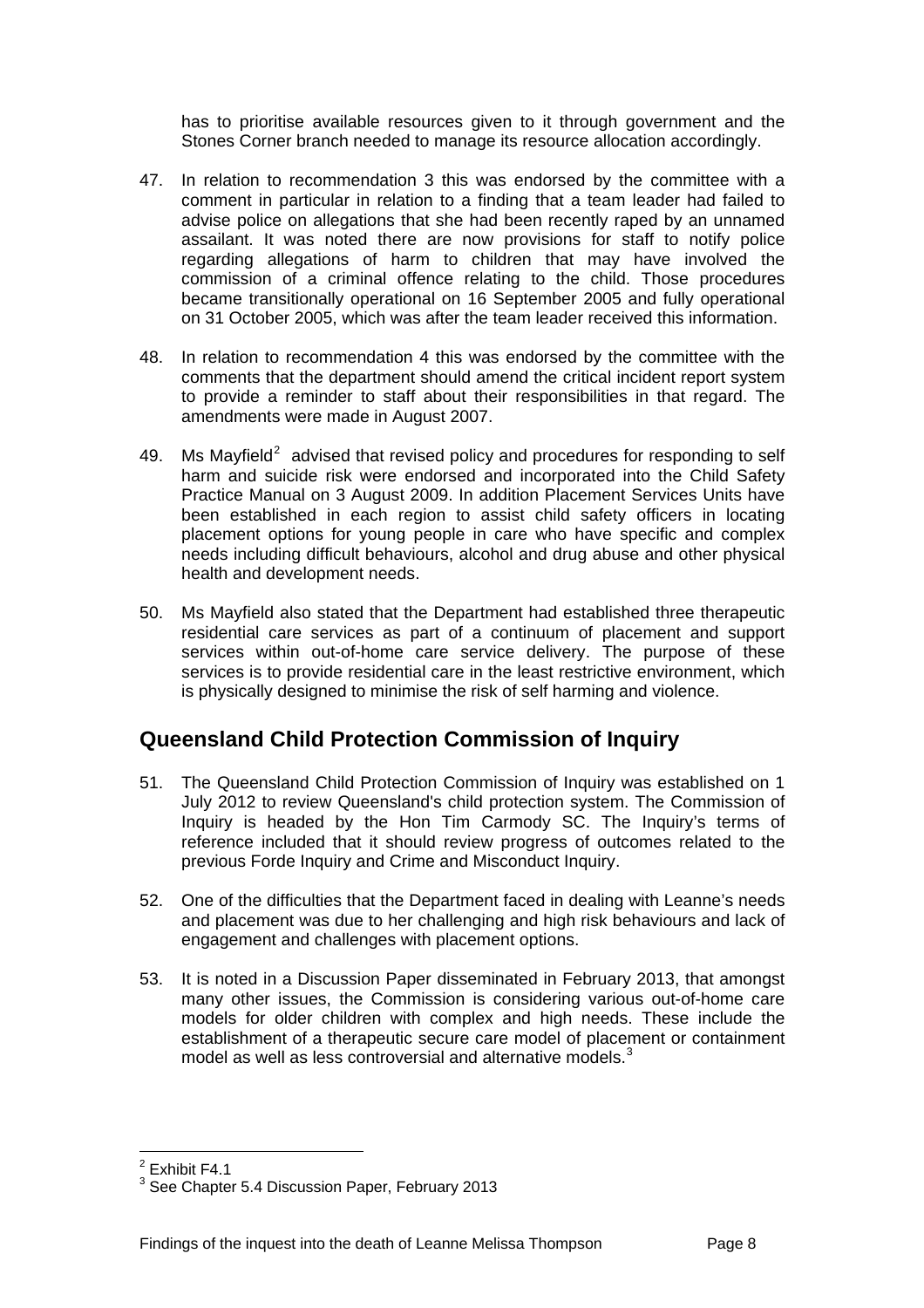#### <span id="page-9-0"></span>**Concerns of Damien Rockett**

- 54. Leanne's father, Damien Rockett believes Leanne's death to be a suicide and has raised concerns regarding the involvement of the Department and suggests this aspect of the case be referred to the current Queensland Child Protection Commission of Inquiry, chaired by Commissioner Tim Carmody SC.
- 55. He said the only way for the authorities to successfully intervene was for them to be given the power to remove a child to a safe and secure place so that she could get the medical and psychiatric care and rehabilitation from health care professionals to be able to make more informed and mature choices without being influenced by a need for drugs.
- 56. He said it was not in Leanne's best interests to be allowed to remain with the O'Sachys at that address. The child's best interests should be what the Department of Child Safety should be trying to achieve. A safe address where she is not at risk of harm should have been the primary consideration. The child's wishes in this instance should have been overruled by what was in her best interests. For Leanne to have any hope of a normal life she should have been removed from the dysfunctional residence she chose to reside at.
- 57. Her health and well being were compromised by the unsatisfactory state of the house she moved into and the mental health of the persons she lived with. Her father says this should not have been allowed to happen and the people who were responsible for her should not have allowed this situation to deteriorate so badly.
- 58. He notes that as a parent he did not have the ability or the authority to force her to stay home or stay away from undesirable persons.

## **Royal Australian and New Zealand College of Psychiatrists-Submission to the Commission of Inquiry**

- 59. The Royal College made a submission to the inquiry noting a small group of young people who are on child protection orders who have disengaged from placements and services. The majority are adolescents and when placed tend to exhibit destructive behaviours. They also often engage in substance misuse and high risk behaviours. It notes that they are at an increased risk of premature death from misadventure, suicide or even at the hands of others. It noted that therapeutic management for such young people requires long-term placements in a therapeutic facility where their emotional, psychological and educational/learning needs can be met. Due to their lack of insight and absconding behaviour, these facilities must be secure. Currently, the only framework in Queensland for secure detention is in the criminal justice system.
- 60. The Royal College recommended the Inquiry consider alternative models for placement of young people, for example secure children's homes. The criteria for secure children's home placements are in relation to the child's risk and welfare, not their offending and the aim is explicitly therapeutic.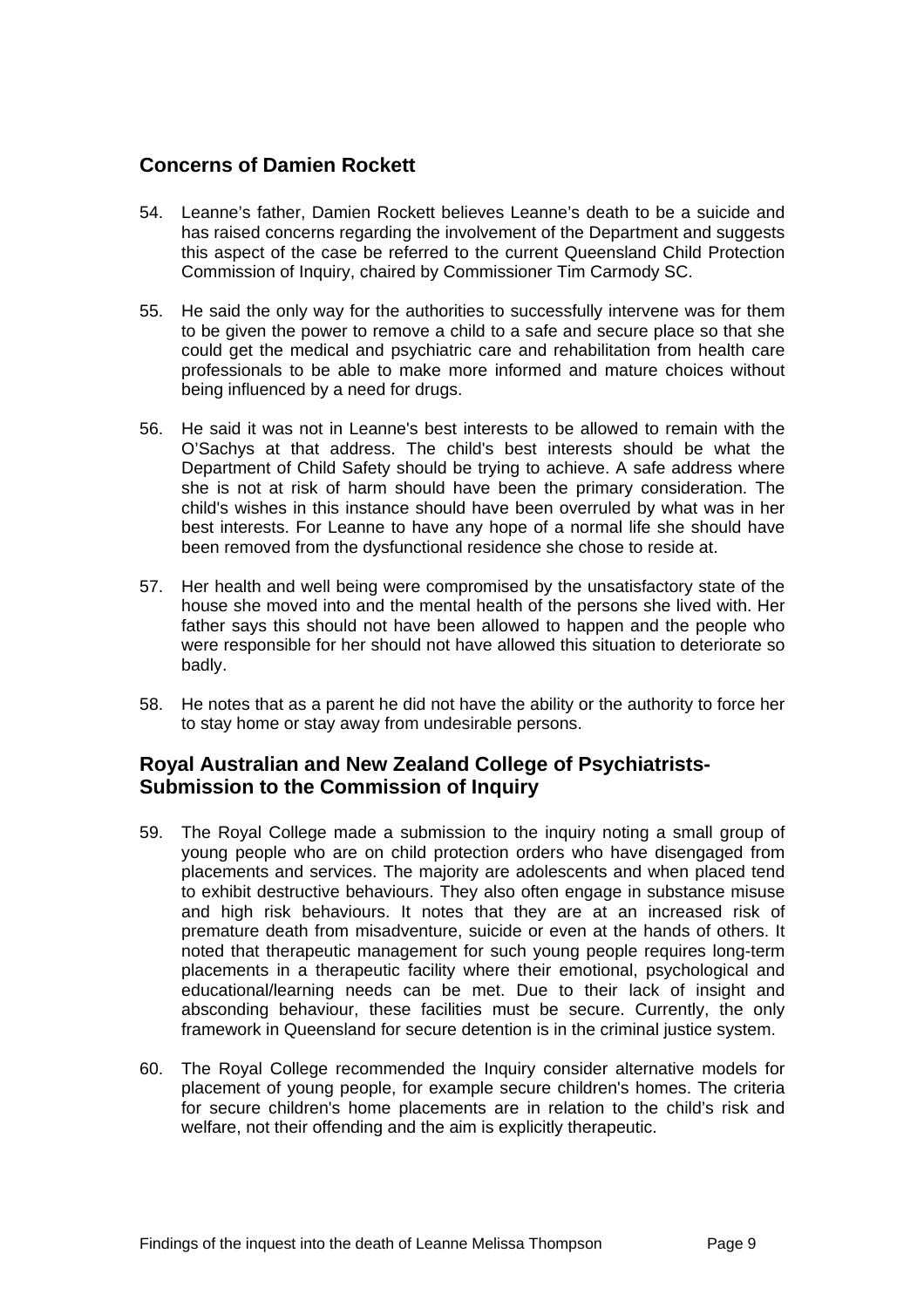# <span id="page-10-0"></span>**Response of Department to Concerns Raised and Further Developments**

- 61. In 2006 there appears to have been substantial efforts by the Department to provide Leanne with assistance and it adopted a number of strategies. Ms Williams in her addendum statement<sup>[4](#page-10-1)</sup> addressed the issue of the Department's policies and practice in 2006 to manage such young people who self place and have high risk behaviours. The strategies included building a positive working relationship with the young person through developing rapport and trust, regular communication with their support network that included holding placement meetings, encouraging the young person to accept referrals services that can either address the risk taking behaviours or the underlying causes of those behaviours, encouraging young people to engage in work or education, referral to SCAN meetings for a multidisciplinary approach to case management and the development of safety plans that were inclusive of the young person and their support network.
- 62. Since 2006 there have been further developments to practice and policy in those areas, but this would not address the concerns raised by Mr Rockett.
- 63. Ms Mayfield, the Director of Child Protection Development noted in her report<sup>[5](#page-10-2)</sup> that the Department does not have the legislative authority to forcibly remove a young person who has self placed with an unapproved carer or premises where a responsible adult is not present.
- 64. In such cases the Department will attempt to engage with the young person to identify the reasons for self placement and will offer casework support and service referral. The department's framework for intervention is outlined in a practice paper *A framework for practice with high risk people 12 – 17 years.* The report also noted a number of Child Safety Practice Manual and Policies with the emphasis being on communication and building relationships to provide a foundation to effective engagement and involvement of the young person.
- 65. Ms Mayfield pointed out that subsequent to the Forde enquiry in 1998 recommendations for legislative reform were made which reflected on a growing understanding that detention was of little therapeutic value for children and young people in need of protection and may actually result in longer term harm. The Forde Inquiry emphasised the need for a therapeutic response for children experiencing emotional, mental health and social issues.
- 66. She noted that the implementation of a system of secure care would require a legislative scheme and considerable investment in infrastructure. She noted that secure care schemes have been implemented in some other Australian jurisdictions where the primary objective is the stabilisation of a crisis situation where there is an extreme risk of substantial harm that existing services cannot manage and all other placement and support options must have been exhausted. A number of specific policy considerations would need to be examined.

l 4 Exhibit F7.1

<span id="page-10-2"></span><span id="page-10-1"></span><sup>5</sup> Exhibit F4.1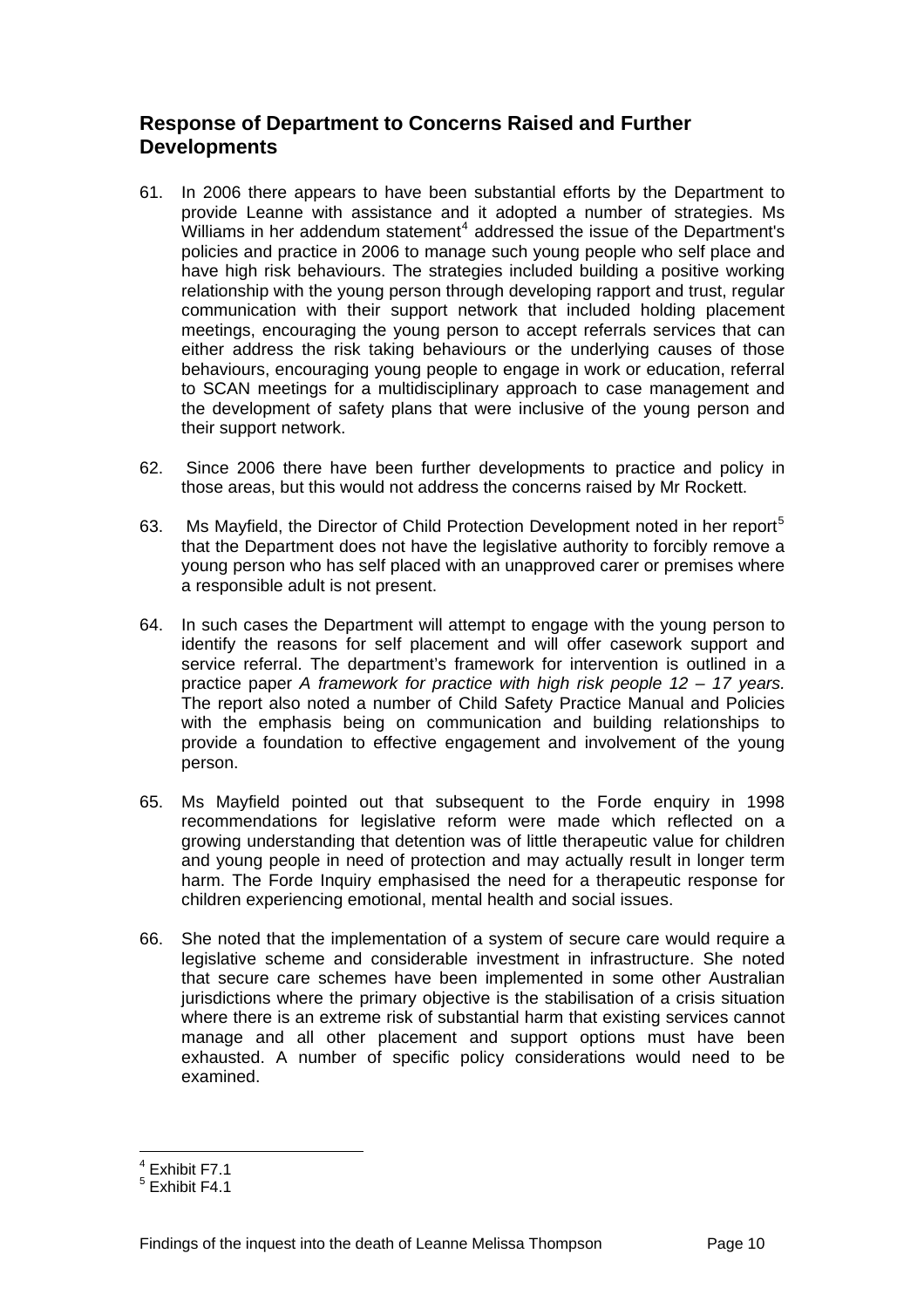# <span id="page-11-0"></span>**Conclusion on Issue of Child Protection Recommendations**

- 67. The evidence supports a clear finding that Leanne, despite being on a Child Protection Order disengaged with the Department and continued to exhibit high risk behaviours placing her at a considerable risk of harm. Tragically those risks became all too true.
- 68. I accept there were undoubted staffing resource issues impacting on the Department's capacity to engage with someone like Leanne. In general the Department officers, as well as SCAN participants, did the best they could under difficult circumstances.
- 69. With the benefit of hindsight there were no doubt opportunities that could have resulted in some escalation of concerns. By example are the conversations Department staff had with Daniel O'Sachy on 1 and 7 September 2006. However Leanne was contacted on 1 September and denied any problems and it is difficult to say whether anything would have changed on 7 September since Police did become involved, albeit some hours later.
- 70. The Department and SCAN teams were expressing considerable frustration with what more they could do notwithstanding the very evident concerns that Leanne was at risk of harm. That impasse seems to have resulted in not a lot of pro-active thought about other strategies that could be adopted. The only substantive strategy put in place was a Safety Plan, which Leanne did not comply with and the Child Death Review found was not adequately monitored. Otherwise the Department endeavoured to keep in contact and engage with her by having her meet with her case officer to do her grocery shopping and access her \$30.00 a week pocket money. I do not pretend to have a simple solution or answer as to what else could have been done, but the impression is it had got too difficult.
- 71. These events occurred in 2006, time has moved on and there have been changes since then within the Department. Objectively there have been some improvements to policies and procedures, although it is unclear as to whether this has any significant practical impact. I do not have any specific evidence to suggest staff resourcing issues are still impacting. I expect they are. The very equivocal response to recommendation 2 from the Child Death Review regarding staff resourcing was not comforting at all.
- 72. Given the current Commission of Inquiry is looking broadly at how the child protection system is being conducted and specifically considering various models of care and options for similar high risk young people, I consider it is appropriate to leave the Commission to make recommendations on those particular issues. The Commission has heard many months of evidence and received many submissions. It is much better placed to arrive at recommendations, which may be able to be implemented at both a policy and resource level. A copy of these findings will be sent to the Commission for its consideration.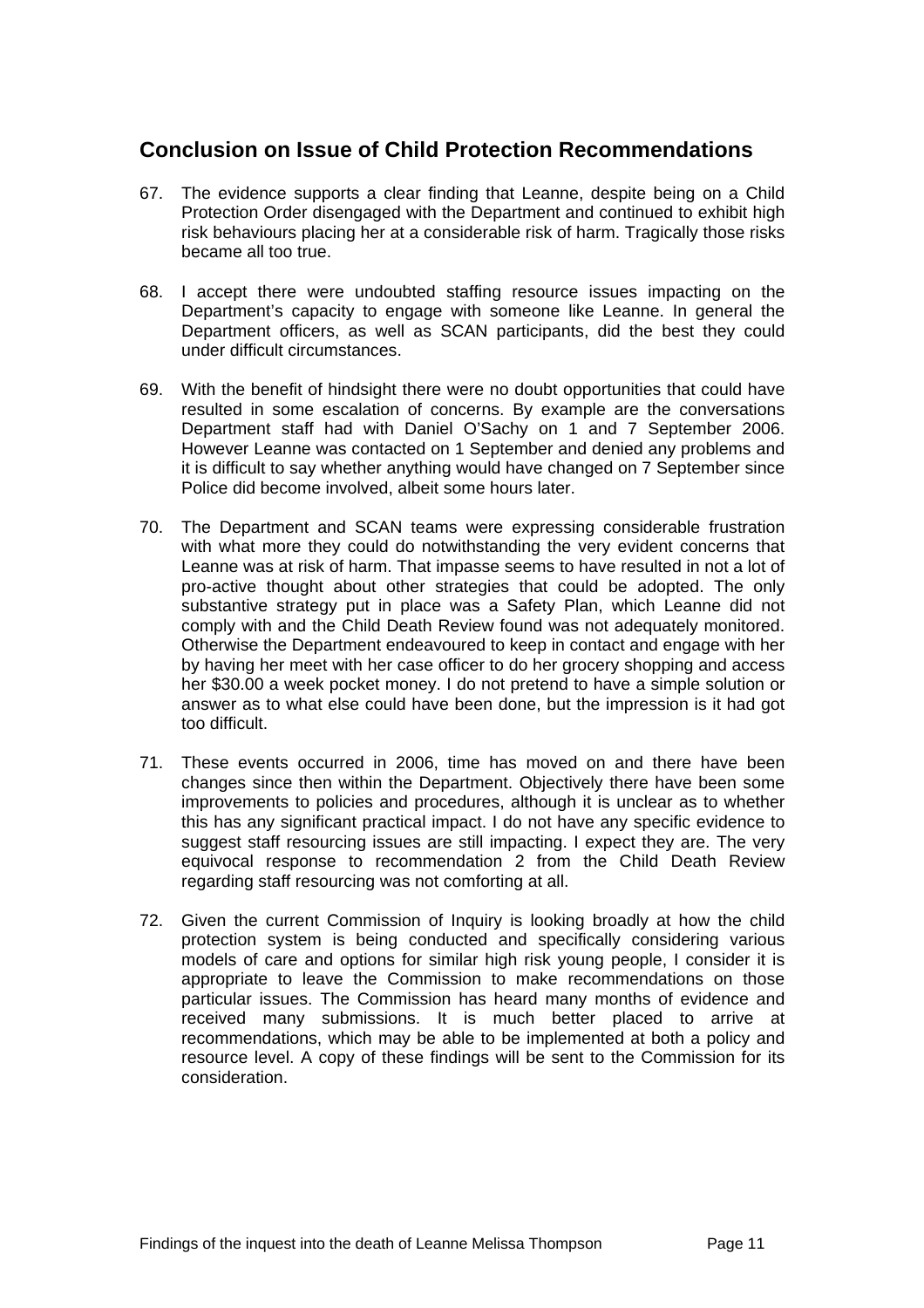# <span id="page-12-0"></span>**Background to Events of 7 September 2006**

- 73. At the time of her death, Leanne was living at a residence at 108 Wishart Rd, Wishart along with Alexander O'Sachy aged 28 and his brother Daniel O'Sachy and Daniel's 10 year old son N. The house is owned by George O'Sachy, Alex and Daniel's father.
- 74. Daniel and N lived in the upstairs of the house, whilst Alex and Leanne lived in the downstairs section of the house. It has been confirmed from DNA testing of swabs taken after Leanne died that Alex and Leanne were in a sexual relationship at the time. They both had consistently denied this to Police and the Department when asked.
- 75. It is evident from the statements of numerous witnesses that Alex in particular was a heavy drug user and was abusive and violent towards females, often his girlfriends. There is incontrovertible evidence that Alex was abusive and physically violent towards Leanne.
- 76. Daniel had his own considerable problems with a past heroin use and was using subutex. He admits he is an alcoholic and it was well known at the time he was drinking heavily.
- 77. On the morning of 7 September 2006 Daniel attended the Department of Child Safety office at Upper Mt Gravatt and told the Department that Leanne was in a bad way and that she should be removed from his house.
- 78. At 2:48 pm on 7 September 2006 Daniel telephoned Upper Mt Gravatt police to advise that Leanne was wandering the streets and was nearly knocked over by a motor vehicle. At 2:54 PM Daniel telephoned the same police and advised that Leanne had returned home and not to bother sending a vehicle and that he would keep an eye on her.
- 79. At 3:25 and 3:26 PM two telephone calls were made from unknown persons from the property at 108 Wishart Road. At 3:35 PM, N made a 000 call to police communications stating that Alex was hitting Leanne who was contemplating suicide. Half way through the telephone call Daniel interrupted stating that it was all quiet now, "that Alex was killing her but it's all gone quiet" and he won't let anything happen to her.
- 80. Another phone call from 108 Wishart Road was made to Upper Mt Gravatt police was made at 3:39 by an unknown caller.
- 81. At 3:44 police (Sergeant Paul Caton and Constable David Courtney) arrived at the scene. They had received warnings that Alex was a known drug user and had possession of weapons including a long bladed knife. They located Daniel and eventually Alex but Leanne was not located. The police were told by Daniel that Leanne had gone and he had last seen her in the toilet downstairs. The police went to the garage area and looked in the toilet but could not see her there.
- 82. Constable Courtney now says he walked into the storage area. It was dark with items up to the roof and he had a quick look but Leanne could not be seen.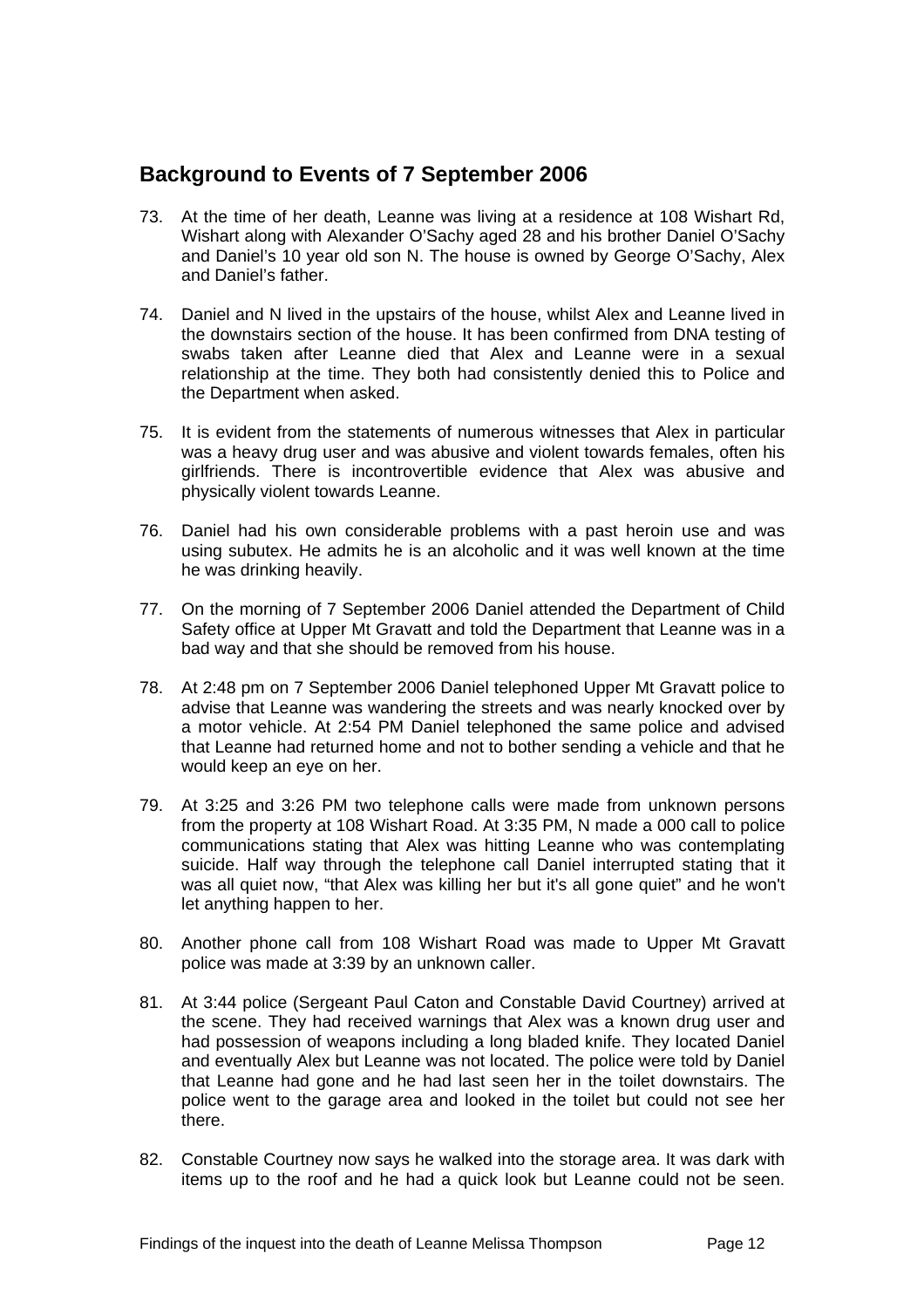<span id="page-13-0"></span>Given he says he ventured in far enough to approach the concrete stump near to where certainly the electrical cord and possibly Leanne was then hanging, it is unclear why he did not see it or her, but I accept he did not.

- 83. The two police officers then walked out the back door to a granny flat adjacent to the house where they observed Alex. They observed that he was slurring his words and thought he was drug affected. He clearly was. Alex said words to the effect and directed at Daniel that he was "a dog" for calling the police. Police asked where was Leanne and Alex continually spoke about having had money ripped off him and kept on referring to \$250 that he had just been paid. Alex was at this stage becoming distressed and agitated. At this stage the Duty District Officer, Acting Senior Sgt Herbert arrived.
- 84. It is evident the police did not search the premises extensively because Daniel had said to them that she had run away. With the benefit of hindsight perhaps they should have conducted a more thorough search, but their actions were understandable in the particular circumstances they faced. QPS subsequently left the house and commenced a search for Leanne in the nearby streets. It was estimated the Police were at the residence for a total of 5 minutes.
- 85. At 3:55 PM a telephone call is made to 000 by N advising that Leanne had cut her wrists. 3 minutes later, at 3:58 N rings 000 to say that she had been found hanging.
- 86. At 3:57pm the same QPS officers received a dispatch to go back to the address, as an ambulance had been called to the address with respect to an attempted suicide of a young girl (at that stage, it was reported to have been suspected slit wrists). The QPS officers re-attended and were informed by Daniel and Alex as to how they had allegedly discovered Leanne hanging from a beam in the store room downstairs. Daniel had commenced CPR on Leanne on the front lawn.
- 87. Leanne was still exhibiting a heart rate when the ambulance ('QAS') arrived at 4:00 pm. She was transferred to the Princess Alexandra Hospital ('PAH'). However, Leanne was severely hypoxic with gross pulmonary oedema and remained so after life sustaining measures were commenced at the PAH. Her life support was switched off and she was pronounced deceased at 11:58pm that same night.

# **Initial Investigation and Criminal Proceedings**

- 88. QPS commenced an investigation, Operation Echo Mantle. This resulted in Alex O'Sachy being charged with aiding Leanne's suicide, under s311 of the Criminal Code. The evidence for this charge appears to be based on the observations by Daniel and N of the events of 7 September 2006. Reliance was also made on written material including notes that Alex had made and conversations he had with old and subsequent girlfriends, which indicated he had told Leanne to kill herself.
- 89. This charge proceeded through the committal process in the later stages of 2007. The evidence of Daniel and N was used to prove verbal arguments between Alex and Leanne on the day of her death.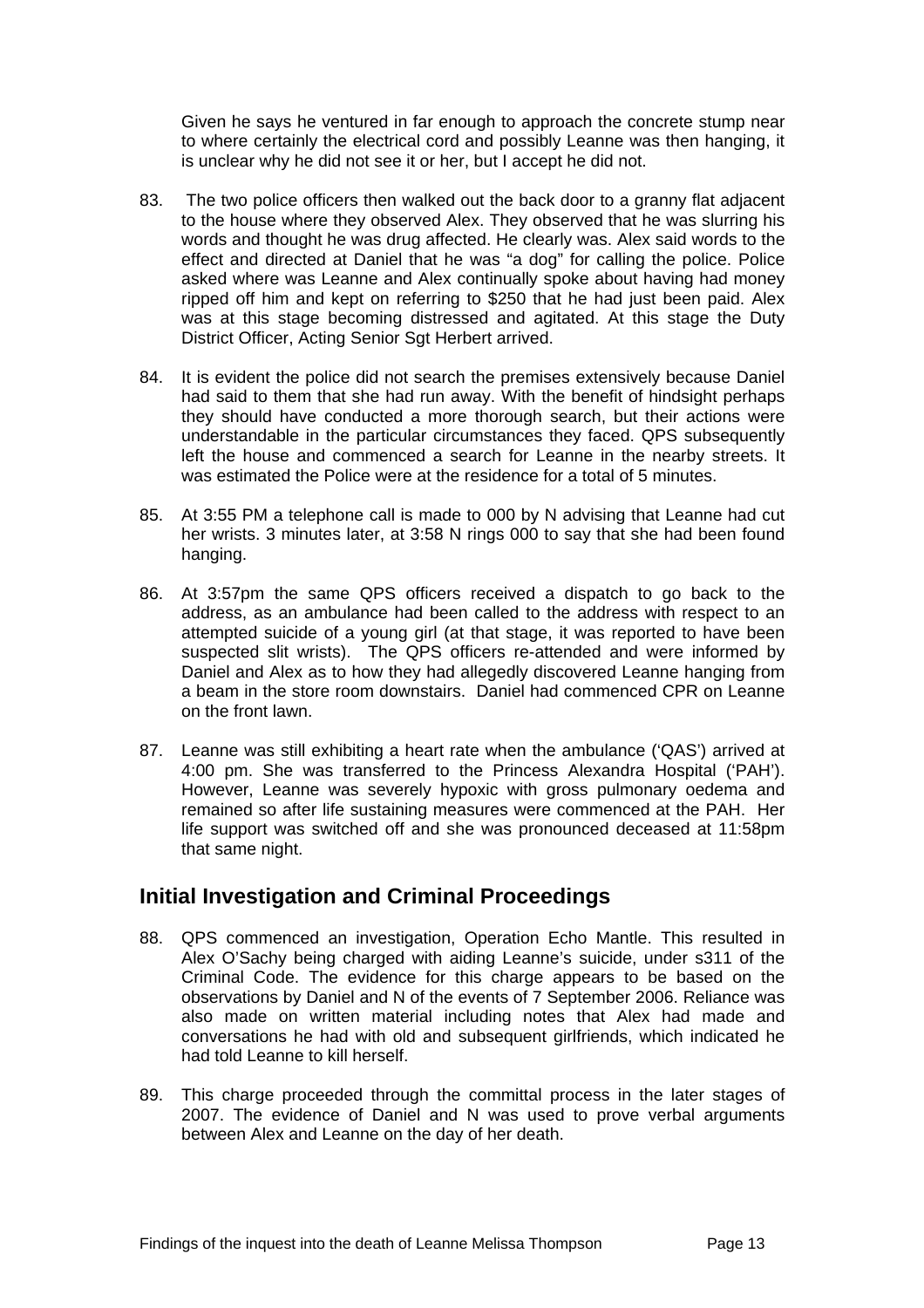- <span id="page-14-0"></span>90. The matter proceeded to trial in the Supreme Court from 16 – 18 September 2009; but the jury was unable to reach a verdict.
- 91. It was in the course of serving witnesses for a re-trial in July 2010, that new evidence was obtained from the next door neighbour, Linda Hart. This new evidence suggested that Leanne's death was a murder, thus a further 18 month QPS investigation ensued. The investigation was extensive and utilised various covert strategies and monitoring.
- 92. As a result of the new evidence, the Director of Public Prosecutions (DPP) discontinued the aiding suicide indictment against Alex O'Sachy.
- 93. Alex O'Sachy subsequently pleaded guilty to unlawful carnal knowledge with respect to Leanne. This confirmed his sexual relationship with Leanne which had previously been denied by him. He has also been convicted of unrelated trafficking of heroin charges.
- 94. No other criminal proceedings have been commenced with respect to Leanne's death.
- 95. The police investigation was extensive and numerous statements were taken from a variety of witnesses.

# **2nd QPS investigation –New Evidence from Linda Hart**

- 96. At the relevant time, Linda Hart lived next door to Daniel and Alex, at 106 Wishart Rd, Wishart. She initially provided a rather non-contentious statement to police shortly after Leanne's death. In that statement she said that, on the day of Leanne's death, she had been home and had heard some arguing between Daniel and Alex, to the effect that Daniel wanted Leanne out of the house. She had heard a girl screaming during the day. She said that she had left the house at about 2pm, and didn't return until 6:50pm that night.
- 97. On 30 July 2010, police attended at Linda's address to serve her with a subpoena for the re-trial of the aiding suicide indictment against Alex. It was at this time that Linda informed police that she had not previously told them everything she knew about Leanne's death. As a result of this, a further 4 statements and a video re-enactment have been taken from Linda, and each time she would add further detail.
- 98. The further evidence comprises that the day before Leanne's death, on 6 September 2006, Linda was at home at 11:30am. At this time she heard Daniel and Alex arguing about Leanne. Daniel was saying to Alex that Leanne was a 'fucking slut' and a 'fucking cunt' and he no longer wanted to have her in the house. Daniel also said to Alex that he wanted Leanne out because he was sick of the cops always coming around looking for drugs.
- 99. On the day of Leanne's death, 7 September 2006, at about 2am Linda was at home working on her computer, which faces the O'Sachy's residence. She heard a female crying and heard Alex say 'just shut up. You're a fucking whore. You're a fucking whore'. Moments later Linda heard a noise that sounded like something being thrown into a wall and she then heard the female scream. The arguing continued until about 4am when Linda tried to get some sleep.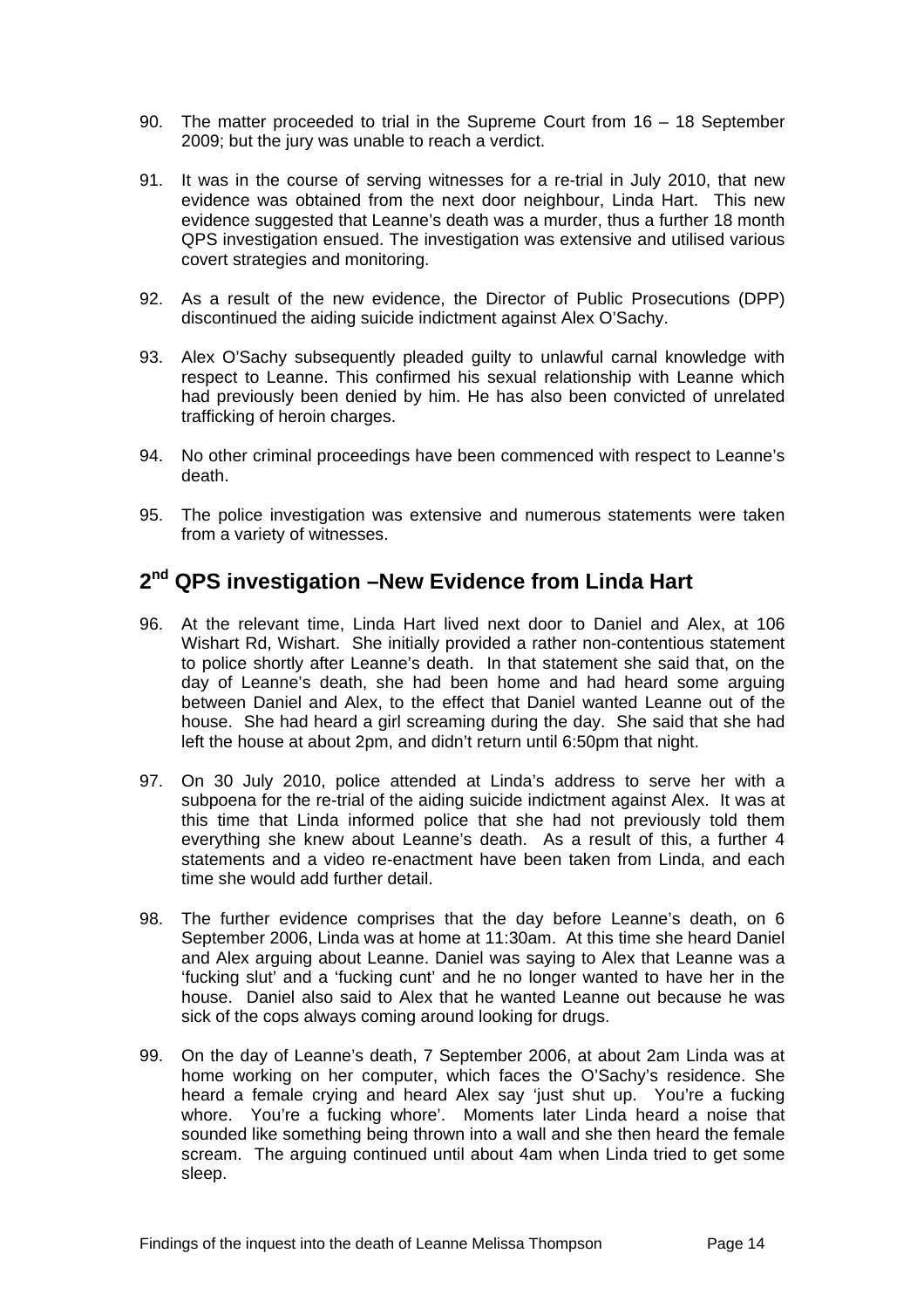- 100. Linda woke up at 6am, the arguing was still ongoing. At 7:45am, Linda heard Alex yell 'you're a fucking pathetic loser. Get the fuck out. Just fuck off you whore. Just fucking kill yourself, you fucking bitch.' At 10am, similar statements were again yelled out by Alex. Linda says that both Alex and Daniel were saying similar sort of statements.
- 101. Linda found the arguing upsetting and distressful, so at about 10:30am she left the house to visit her parents. She returned at about midday, and the arguing was still ongoing.
- 102. Consistent with her previous evidence, at about 12:16pm Linda was on the phone to a friend. She could see through her window to underneath the O'Sachy's house. She says she saw Daniel, Alex and Leanne underneath the house. Leanne was on her knees with her head bowed and her hands covering her face. Daniel had a length of electrical cord in his hands. He looped the cord around Leanne's neck, at which time Linda heard Leanne scream out begging for help.
- 103. As the cord was being looped around Leanne's neck by Daniel, Linda observed Alex laughing, and Daniel was saying things to Leanne like calling her a 'fucking dog and a slut'. Daniel grabbed Leanne by her hair and pulled her head back violently. Leanne screamed out in pain. Daniel did this moments before looping the cord around Leanne's neck.
- 104. Linda then left the house in a distressed state, given what she had witnessed. As she was exiting her house she again noticed Daniel, Alex and Leanne underneath the house. She observed Daniel throw the electrical cord over the beam underneath the house. At this time Leanne was screaming. Alex was standing in front of Leanne. Linda then saw Leanne being pulled up via the electrical cord by Daniel on the beam. Alex was holding her legs. Leanne was struggling and her body was moving. Linda observed Leanne to get one of her legs free and kick Alex in the head. Linda then left her house.
- 105. Linda did nothing to assist Leanne at the time as she was fearful of the O'Sachy brothers and said she had been subject to death threats from them for a considerable period of time. Linda had lived at 108 Wishart Rd for approximately 5 years. Daniel O'Sachy was already living there when Linda moved in.
- 106. In late October 2006, Linda overheard a conversation between Alex and Daniel, where Alex was upset that N was speaking to a psychologist. Linda heard Alex saying words to the effect of 'well what the fuck is going to fucking happen if fucking N talks to the cops? What's he gonna say? He'll fuck it up and give it away. They'll fucking know what fucking happened.'
- 107. Linda moved out of her property on 10 November 2006, as she was receiving more verbal abuse from the O'Sachy's over her 'dogging on them to the police'. On the day Linda moved out, the O'Sachy's had thrown rocks at her house and accused her of 'dogging on them'. She says Daniel had yelled at her 'you're a fucking dog cunt. You fucking dogged on fucking me and my fucking brother to the fucking cops. I'm gonna kill you fucking cunt. We'll fucking make what we fucking did to Leanne look like a fucking accident, compared to what we'll do to you.'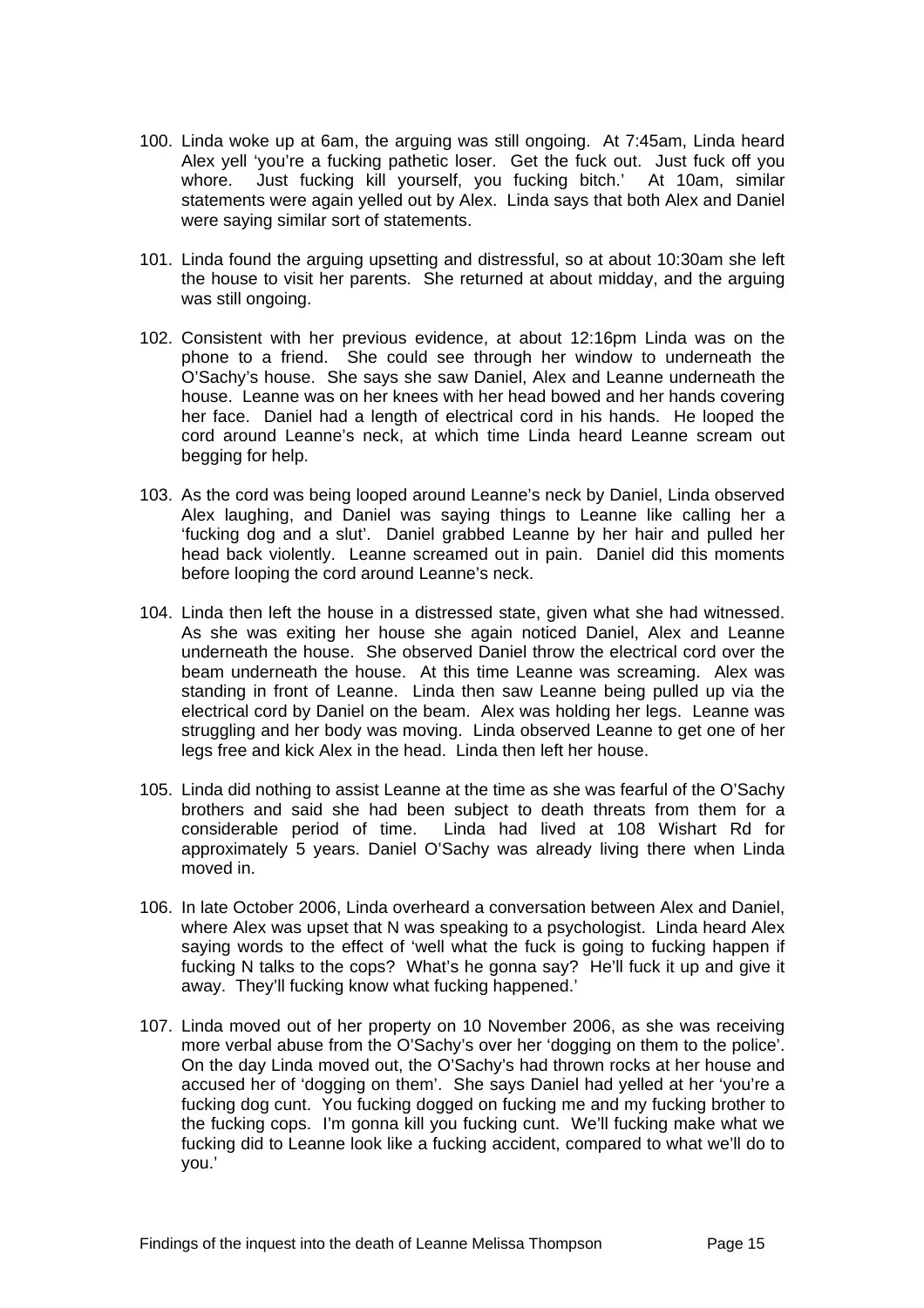<span id="page-16-0"></span>108. It was not until after her video walk thru that she gave a further statement on 18 November 2010 which included details of Daniel assaulting Leanne about the face causing her to fall to her knees. She then says she observed Alex pull his pants down and force his penis into her mouth. She says she saw Daniel laughing and said "when you are finished with Alex you can do me too".

#### **Evidence of other witnesses to disclosures by Linda Hart**

- 109. Lisa O'Neill had a conversation with Linda on 7 September 2006. Telephone records confirm this was at 12.16 and was for 8 minutes. She says she could hear shouting and what sounded like an argument and asked Linda what was going on. She says Linda said it was "neighbours again. The young girl next door is having a hard time." She recalls Linda later told her that the girl next door had died and it wasn't by natural causes and she was fearful of her exneighbours.
- 110. In her statement of 30 July 2010 Linda said that on 10 November 2006 a friend, Allan Butcher was helping her strip wallpaper and was present when Daniel got angry and aggressive and was threatening her. Mr Butcher has confirmed that he had attended at her house on one occasion to assist with stripping wallpaper and heard rantings and ravings coming from the house next door and the words to the effect "get you, you fat bitch" in a loud male voice which he believed was directed at Linda.
- 111. Carmel Cattalini also recalls a conversation with Linda in 2006, before she sold her house, when she told her that a girl next door had been hung and that it looked like suicide but she said it was a murder. She does not recall if Linda told her she saw it or where she got the information from.
- 112. Julie Collins was acting as a real estate agent in the sale of her house and she recalls Linda telling her the boyfriend had strangled someone next door. She did not say exactly what she had seen the she recalls her saying someone had been murdered and she was a witness and she was involved.
- 113. Linda met with a registered psychologist, Diana Greenhalgh shortly after the death, and says she told Dr Greenhalgh the 'entire story' about what she saw. There is certainly a disclosure to Diana Greenhalgh, which goes some way towards supporting the truth of Linda's evidence. It is apparent that Linda still feels a lot of guilt over what she saw, and the fact that she did nothing to assist Leanne.
- 114. Ms Greenhalgh took detailed notes. At the first consultation on 20 September 2006, Linda listed 8 stressors that were currently concerning Linda, which largely were related to her work. The eighth stressor related to Linda telling her about neighbours who she named as Daniel and Alex arguing with each other and a young girl for a long period of time the night before and the next day. She said she had been abused and threatened by Daniel and Alex in the past and she was frightened of both of them. She said she heard the girl screaming for approximately 14 hours before she was murdered. She said that at 2 PM on the day of the girl died she couldn't stand the screaming, yelling and fighting going on any longer and left the home address to escape to a friend's house.
- 115. The disclosures to Ms Greenhalgh started on 20 September 2006 and continued until 16 November 2006, which was her last consultation. At no time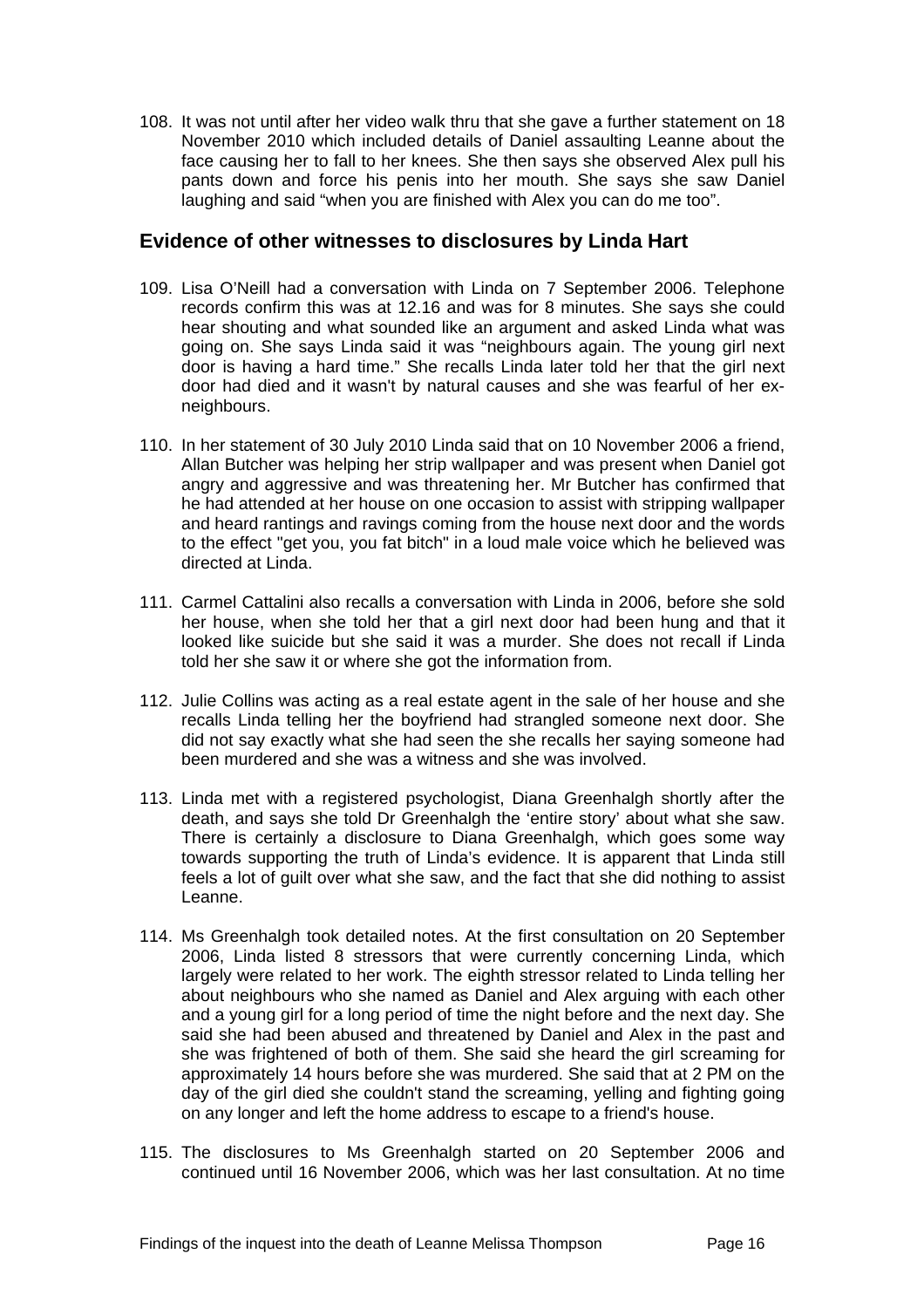during the consultations did Linda say she had actually witnessed the person being killed. Given its importance for treatment options she would have recorded this if it had been said.

- 116. Linda also consulted with a psychiatrist, Dr Thomas Hogan. He consulted first with her on 27 August 2007. During the course of this consultation she told him she had witnessed the murder of a 15-year-old girl who had lived in a house next to where she was previously living and this had been carried out by two drug addicts who lived in the house and they beat her.
- 117. She was seeking his help with giving up smoking. During the course of the consultations it became evident to him her diagnosis of anxiety, depression and Post Traumatic Stress Disorder was long standing and related to past issues and had merged into work stressors.
- 118. Dr Hogan says more detail came out after she approached the Police in 2010. She said there had been many arguments occurring in the house next door and there had been many noisy incidents. She described that she had observed the males she referred to as Alex and Daniel abusing the girl Leanne. She said that the males had used a cord of some sort to strangle and hang the girl. She said that she was frightened of the two males and that they had threatened her on a number of occasions. They had mentioned they threatened to kill her because they believed she had spoken to police about their drug habits causing them to be raided by police.
- 119. Linda also spoke to him about workplace bullying she believed she was being subjected to as well as other unrelated matters.
- 120. Ms Hart provided to the court a spreadsheet of names of other persons who she had disclosed about the events of 7 September 2006. Some of those names had already been provided to police and statements obtained from those witnesses. Other statements were obtained after she gave evidence.
- 121. James Kay recalls she spoke of men yelling at her from the house which upset her and the incidents had been escalating. He makes no reference to her telling him that they had assaulted and hung the girl.
- 122. Stephen Hayden recalls Linda Hart telling him about the domestic situation at the neighbouring property and the violent physical abuse of a female that live there. She told him about the yelling, screaming and banging that would go on. She did not tell him specific details about the death that occurred next door to her house.
- 123. Toni Power does have a clear memory of one conversation with Linda when she told her she had witnessed a murder and the incident had ruined her life and she was unable to sleep without nightmares. She understood the incident that Linda observed was of a neighbour found hanging and she had observed other third parties there at the time but she is unsure if this knowledge came from Linda or from other people who spoke to her about this.
- 124. Craig Vandermeer recalls in 2008 Linda telling her about the drama she was having with her neighbours with drug use and noise complaints and threats of violence against her. She told him that as a result of that drug use a young girl of about 13 years of age had died. She said that she had witnessed the girl die and it was a possible suicide and that the girl had been hung or shot.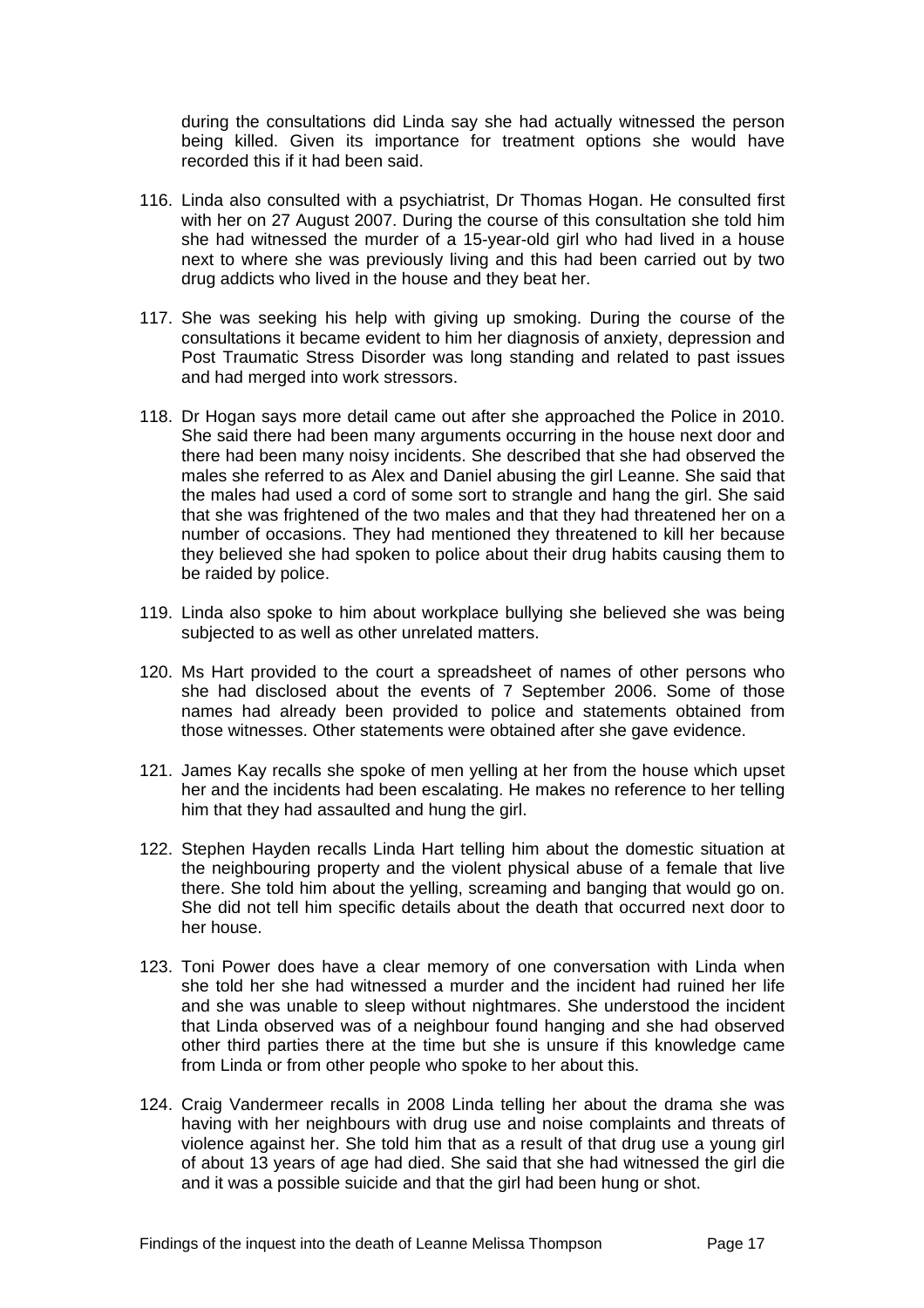- <span id="page-18-0"></span>125. Karen Watson (See) also recalls a conversation with Linda when she advised her she had been witnessed a murder outside her house. She also told her she had suffered from post-traumatic stress disorder as a result of witnessing this death. There was little or no reference to how the death occurred.
- 126. Daniel Short worked with Linda and was her manager in 2006. He remembers Linda telling him about some interesting characters that left lived next door to her and he got the impression that drugs were involved and there was frequent violence. He was also aware that a major event occurred next door but he is not sure what happened. There was office gossip in 2007 about a murder or a very violent event that occurred at the house next door.
- 127. Katrina Kokkoris also recalls Linda telling her about a young girl being the girlfriend of one of the brothers next door and there was trouble with noise and the shouting. She said she was scared of the two brothers and recalls her talking to her about one of the brothers killing the girl but she is not sure if she said she saw what happened and she cannot remember if she told her how the girl was killed.

## **Evidence of Daniel O'Sachy**

- 128. Daniel O'Sachy provided a taped interview on the night of 7 September 2006 and a further formal written statement. He has given evidence at the committal hearing and in the Supreme Court trial. He gave evidence at the inquest. He was directed by me to do so pursuant to section 39 of the Coroners Act 2003 on the basis that his evidence may incriminate him. Accordingly any evidence, which did incriminate him, could not be used in later criminal proceedings other than for perjury.
- 129. He stated that he presumed that Alex and Leanne were in a sexual relationship and he knew she was 15 years of age.
- 130. He said that Leanne idolised Alex however he would treat her really badly. By this he means the relationship was turbulent with many fights and arguments both physical and verbal. Not unusually in this type of relationship Daniel described that Alex controlled her. Although Leanne gave some back he was the dominant force.
- 131. The Department records indicate that on 1 September 2006 he spoke to the Department of Child Safety at Mt Gravatt where it is reported that he saw Alex hit Leanne on the back of the head, was screaming and yelling at her and was calling her a "fucking whore" and told her to get out the home. Daniel also said Alex had given her some speed.
- 132. As a result a telephone call was made to the Stones Corner office and Delia Williams received this information. She telephoned Leanne who denied Alex had hit or yelled at her and also denied he had given her speed. Ms Williams said that Leanne sounded confident and was surprised the allegations had been made. Ms Williams said in her evidence she did not telephone the police, and took at face value what Leanne had said.
- 133. In his evidence Daniel was not able to recall all that occurred on the night of 6 September and into the morning. It has to be understood that Daniel was an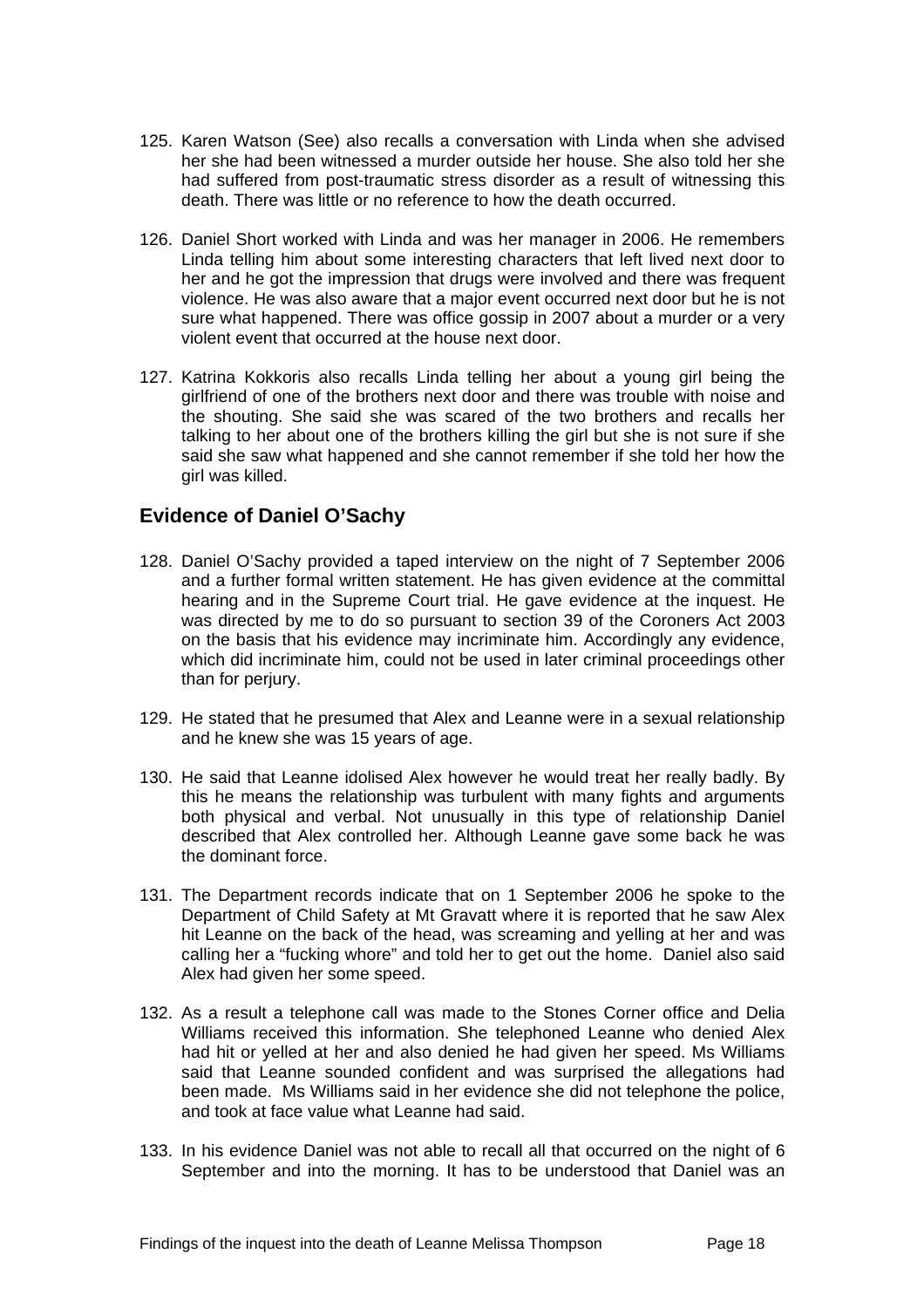alcoholic and almost certainly would have been drinking but he does recall they were fighting and it was something about money. This would almost certainly be about the \$250.00 that Alex obsessively referred to the next day to Police.

- 134. .On the morning of 7 September 2006 at about 10.40 am Daniel was attending the Department of Child Safety office at Upper Mt Gravatt in relation to other matters relating to his own children. He said he reported to the Department that Leanne was in a bad way and that she should be removed from his house where she was living with Alex. He said he observed her mixing morphine in a spoon that morning but did not see her inject it.
- 135. This information is noted in the Department records and the meeting held with. Elaine Kelly and Emma Murray. Ms Murray provided a statement which said she did not recall the conversation however Ms Kelly does recall a conversation and she took notes. She says she did not take the comments by Daniel seriously because they occurred at the end of the meeting and she had formed the view he was only doing so in an attempt to take the focus off himself and his own parenting. Ms Kelly did not pass this information onto anyone nor did Ms Murray who was the Team Leader.
- 136. Daniel then says that after he returned from this meeting at about noon. This is consistent with the meeting taking 1 hour to 1.5 hours, with a brief stop to buy some beer. After he arrived he saw Alex punch Leanne in the back of the head. He said this was not unusual as Alex would often be violent towards her.
- 137. Daniel and his son then went out again to Woolworths and the bottle shop again. In his first record of interview there is reference to an ATM receipt for 2:17, so this does not exclude Daniel from being at the house when the events described by Linda Hart occurred.
- 138. It is uncertain when, but Daniel says he and his son then went on a walk to a park with their dog and he also went to Community Service to pick up his hat. Some time later he returned and he saw Leanne stumbling on the road near the house. He says he then had N telephone police. This took place at about 2:47 PM as confirmed with 000 records. He says Leanne returned a short time later so he spoke to police and told them she was back and not to worry about coming. Again this is confirmed from the 000 recording.
- 139. It was after this time that he says Alex said to Leanne "go and kill yourself". Daniel recalls there was a discussion about the Gateway Bridge. He heard Leanne say something about not having the money (it is presumed this refers to the \$250 that was apparently missing) and a short time later Alex punched her again on the back of the head.
- 140. Daniel says that he then telephoned the police to report the disturbance between Alex and Leanne and this was the last time he saw her alive. He says that a short time later, possibly 2 to 3 minutes, two police officers attended at his house and they started to search for Leanne. He said Alex was delaying them by talking rubbish. They searched the toilet and a room adjacent to the toilet. The police then left the premises to search for Leanne.
- 141. Daniel then says he heard his brother callout "Oh she has necked herself" and he went back downstairs. Leanne was hanging from a beam in the garage near a fridge and Alex was just standing staring at her. Daniel believed that the police had not looked in their earlier.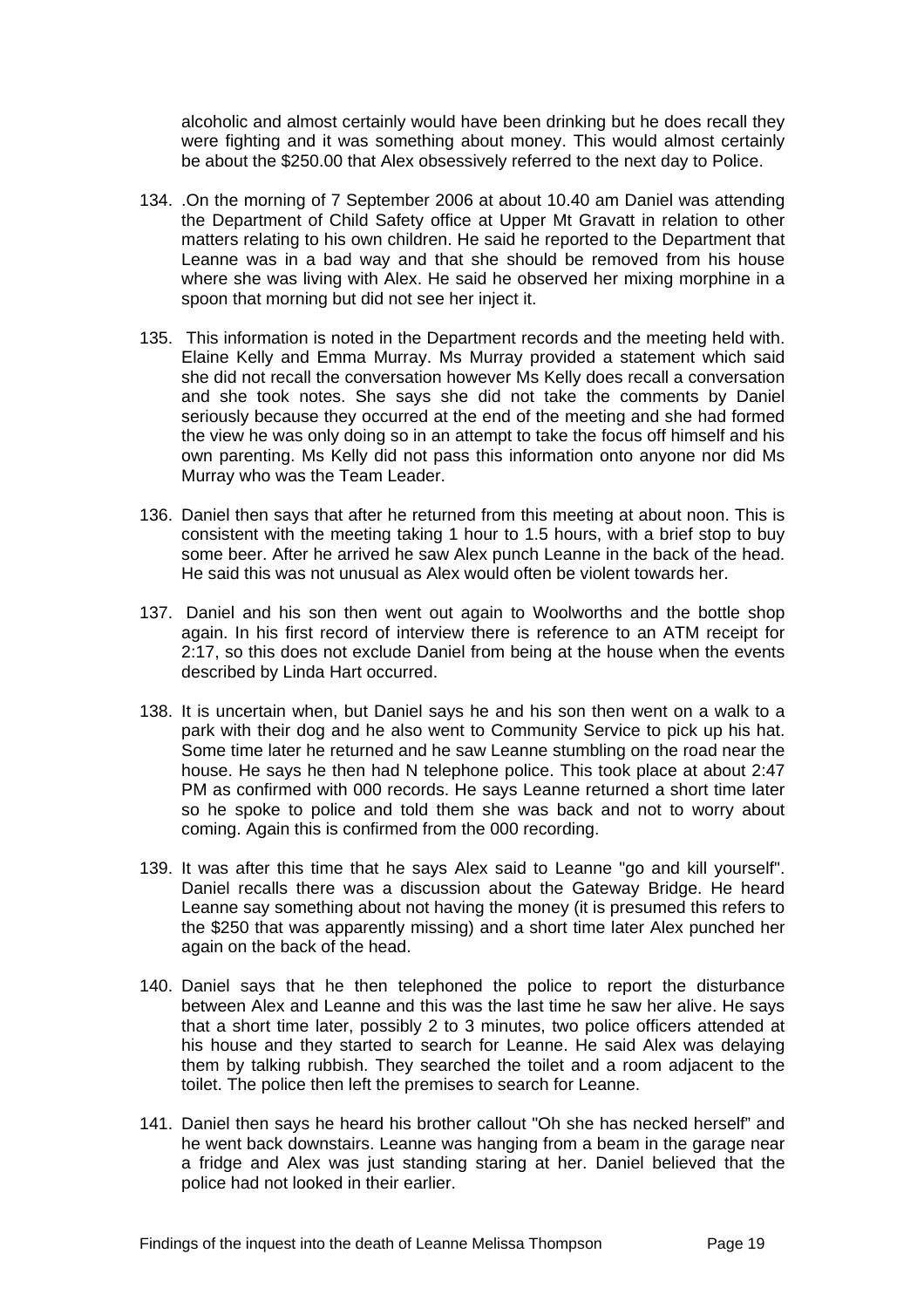- <span id="page-20-0"></span>142. He says he then went straight over and lifted Leanne up from the waist and was trying to get the electrical cord off her neck. Alex was still standing and watching him and he called him over to give a hand. They got Leanne down. He says he then put her on the floor of the garage and started performing CPR and yelled out to his son N to call 000.
- 143. In his statement he told police he had never seen the electrical cord. It is evident that the electrical cord had a serial number on it which links it with one of the white goods found downstairs. Other telephone monitoring evidence indicates that Daniel may have seen the cord before.
- 144. Daniel denied the allegations that were made against him by Linda Hart concerning the events of 7 September 2006. He conceded he called Linda Hart names (I accept they would have been abusive and crude) and would have yelled at her but he did not consider this was in a threatening manner. I accept Linda Hart would have found it threatening. He denied threatening to kill her.
- 145. Specifically Daniel denied he placed the noose around Leanne or saw Alex doing so. He said he had not gone into the storage area that day and did not assault Leanne with Alex.
- 146. There is ample evidence that suggests Daniel's parents did not want him to cooperate or say anything to the Police.

## **Evidence of N**

- 147. N was ten at the time. He gave an interview with police on 7 September 2006 and a subsequent interview on 21 November 2006. He was re-interviewed on 9 November 2010 and he gave evidence at the inquest. It is most unfortunate he has had to relive those moments again. No child should have to live in the circumstances that he did. The court heard the harrowing 000 calls he was involved in. He performed remarkably well then as well as in Court.
- 148. N confirmed that Alex and Leanne slept in the same bedroom and bed downstairs. On the day Leanne died he confirms they went to the Department of Child Safety around 1130 (Daniel says it was 10:40 and this is consistent with the Department's usual appointment schedules). He recalls his father Daniel telling them they should come and get Leanne as she was talking about suicide. He also said his father mentioned she was taking lots of Xanax including eight or so that morning.
- 149. They went home and saw Leanne in the back yard. He said she looked tired and was walking in a weird swaying manner. He then went upstairs and watched television. He and his father then left with their dog to the park but before they left he says he went downstairs. Leanne was yelling at Alex and was packing her clothes. They were both swearing at each other at about him taking her money and Alex's money being stolen and he was going to make a complaint.
- 150. They were both shouting and swearing at each other. Alex kicked her. He could see it through the kitchen. She had sworn at him and then he went over and kicked her. At that stage he and his father went to the park.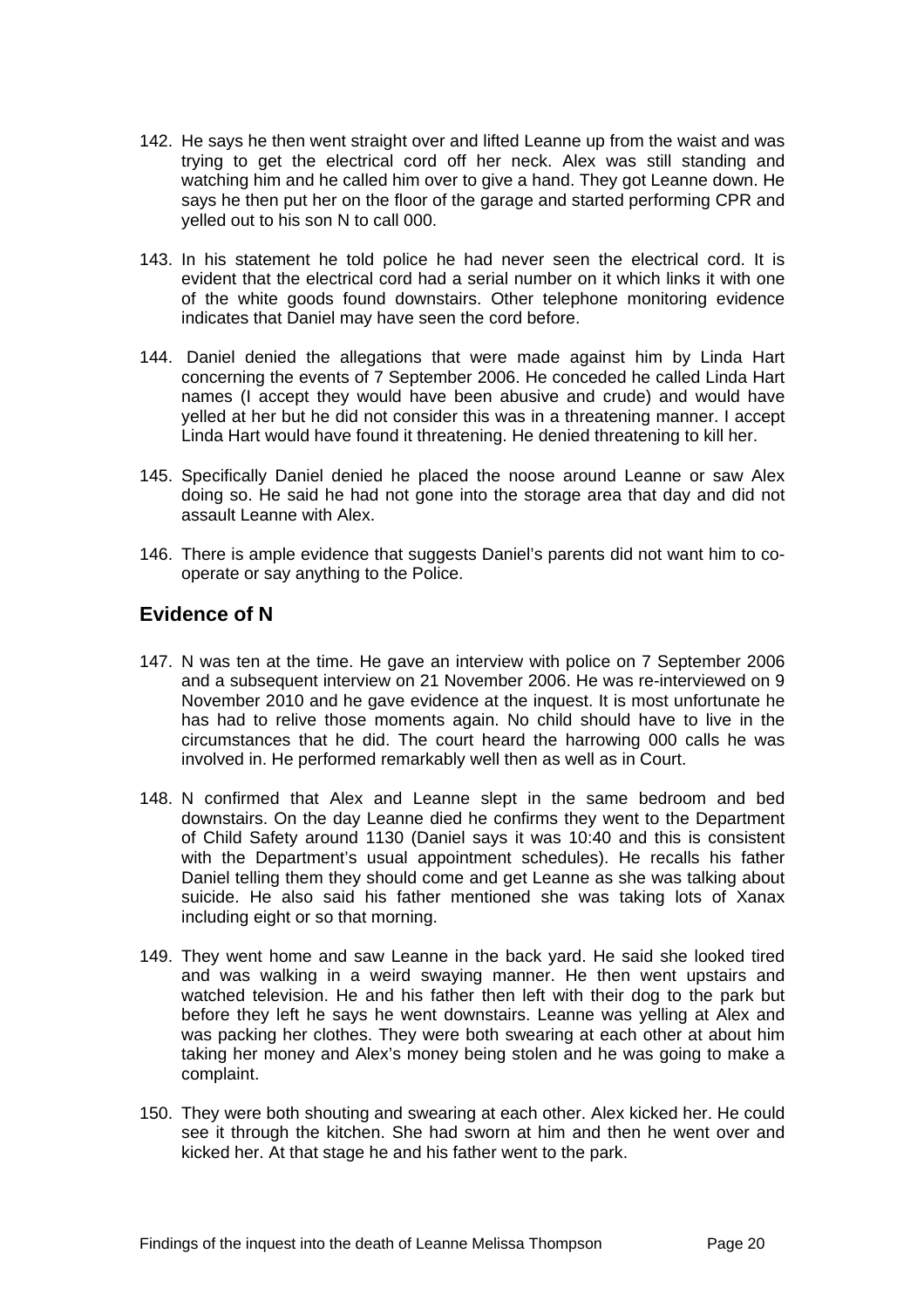- <span id="page-21-0"></span>151. He then described that from the park they walked over to Community Service to get his father's hat from the caretaker.
- 152. When they got home Leanne came on to the footpath and then crossed the road and nearly got hit by some cars. He then says his father got him to ring the police and at that stage he saw Alex was asleep on his bed.
- 153. N then watched more television and he describes that the police came and talked to Alex and they said Leanne was missing. He said his father told police that Alex and Leanne were fighting and she had taken Xanax. He says his father walked the police downstairs to where Alex was in his room. He heard Alex continually talk about money that was missing.
- 154. He then says that Alex and his father found her and they told him to ring the ambulance. He then confirms that he rang 000 a second time. He recalls telling the ambulance that he thought her wrists were cut or she was lying unconscious on the ground. He mentioned the wrists because he had seen her with cut wrists before. He also recalls his father calling the police station earlier.
- 155. In the second statement on 21 November 2006 he added further information including that of Alex telling her to go and commit suicide and otherwise abusing her. He believes this was before they left to go to Woolworths and they were swearing at each other and she was on the ground and he kicked her in the side. He told police that Alex used to say to Leanne to go commit suicide all the time.
- 156. N confirms that Alex was the one that found her and yelled out to his father. He said that Alex always talked about drugs but he had not seen him give Leanne any drugs but used to tell him to go outside the room.
- 157. The police then reinterviewed N on 9 November 2010. In that interview he confirms that he and his father went to Child Safety at about 9:30 AM. He heard his father tell Child Safety that he wanted Leanne out of the house because she gets bashed by Alex and Alex is giving her drugs. When they got home Alex and Leanne were fighting and Leanne took off and then came back. Later Alex yelled out that she had necked herself.
- 158. He further describes that Leanne and Alex would be okay for a few days and then they would fight particularly when Alex had no drugs. Alex would hit Leanne. He describes that they had a big fight the night before and he went downstairs with his father to check on her the next morning. He saw Leanne sitting on the bed and she had a spoon and a needle and said it was morphine.
- 159. He stated that when they got home from Child Safety they were still fighting and yelling and he saw Alex kick Leanne in the ribs.

## **Other Evidence about Encouragement to Suicide**

- 160. N also told police that he remembers Alex tell Leanne to go and kill herself. N also told police that Alex told Leanne she should commit suicide on other occasions during fights in the weeks or so leading up to Leanne dying.
- 161. In one of her statements Alex's former girlfriend Lisa Palmos told police that Alex told her he would tell Leanne to go and kill herself all the time. In one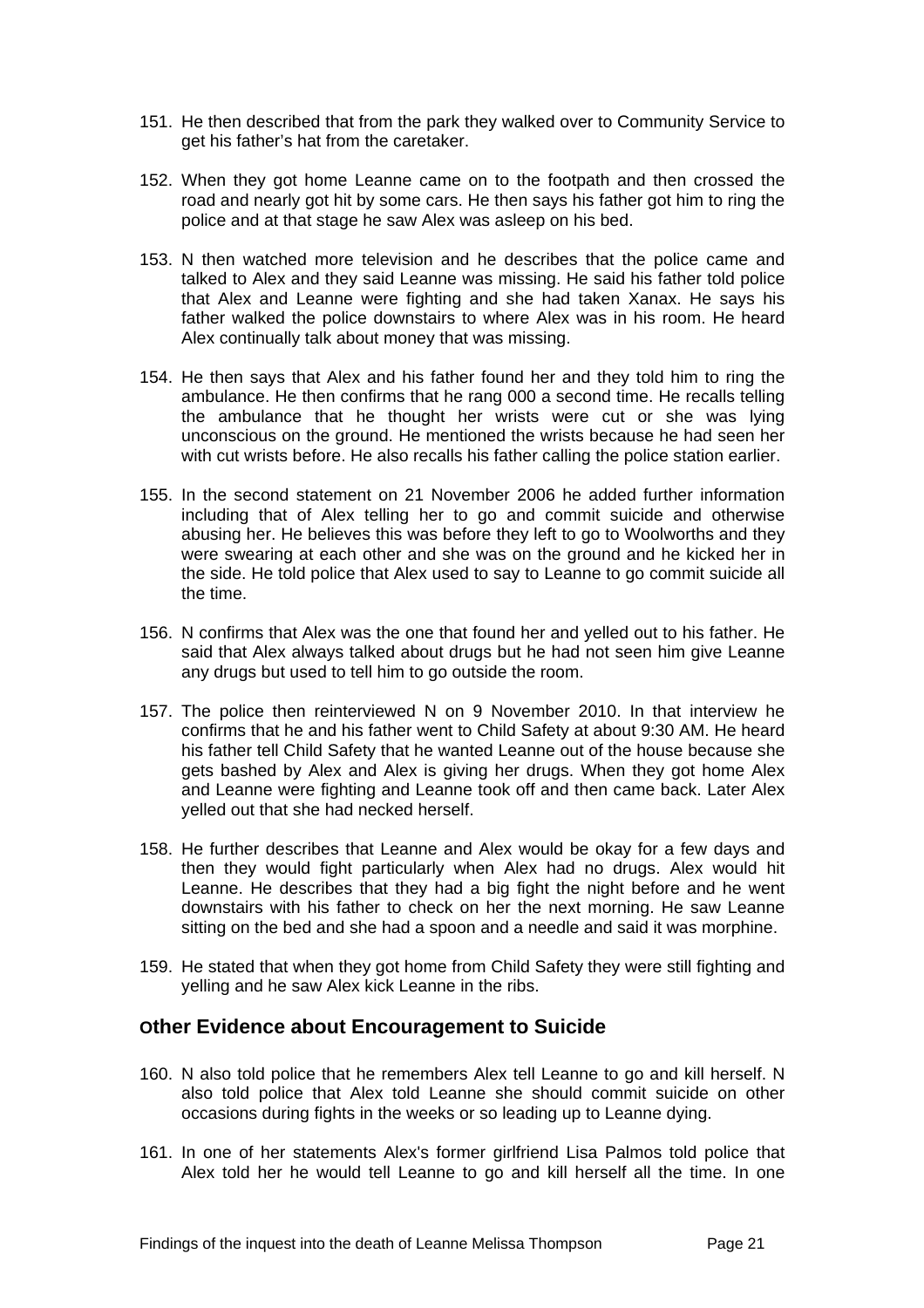<span id="page-22-0"></span>conversation they had in November 2008 Alex said to her "I know I told Leanne to go and knock herself and that I wouldn't be far behind her but I didn't mean her to go and do anything"

162. Another of Alex's girlfriends, Nicole Bremner says Alex told her in 2008 "I told Leanne to kill herself and I would be right behind her".

#### **Evidence of Alexander O'Sachy**

- 163. Alex provided a record of interview with police on 8 September 2006. He has not provided evidence in a sworn fashion either by way of a statement or in court. There were many unanswered questions.
- 164. When he was brought to court to provide evidence to the inquest on 23 April 2013 he was directed to do so pursuant to section 39 of the Coroners Act 2003. Notwithstanding the substantial protection given to him in relation to any answers which may incriminate him he refused to answer any questions. He was subsequently charged with contempt of court and sentenced to a period of six months imprisonment cumulative to his current sentence. His parole eligibility date was extended by a period of three months.
- 165. In his record of interview he denied any sexual relationship with Leanne or that he ever hit her or kicked her. He denied giving Leanne any drugs. The evidence is clear that those statements are simply untrue.
- 166. He agreed that they had a verbal argument that day. He denied other information, which Daniel had provided to police, that he and Leanne were fighting and arguing a lot. He was aware that she was using drugs including intravenously but he did not supply the drugs to her. He denied having ever said to Leanne that she should go and kill herself.
- 167. He denied having ever set up the noose or that he was present whilst Leanne harmed herself. He said that she had walked out earlier that day and then walked back in and went out again and disappeared, which is when he went looking for her and found her hanging. He denied having ever seen the electrical cord that was used before. He stated he did not recall the first police visit that day. He agreed that he was raving on about a missing \$250 but he did not think Leanne had taken it and knew who had.
- 168. He also told police that when he found Leanne her feet were just touching on the concrete floor.

## **Autopsy Examination**

- 169. On 8 September 2006 an autopsy was conducted by Dr Alex Olumbe. Blood samples were taken for testing.
- 170. Toxicology showed only revealed low levels of the antidepressant medication alprazolam (Xanax), therapeutic levels of drugs administered whilst at PAH and the presence of an inactive metabolite of cannabis. No morphine, alcohol, or other dangerous/illegal drugs were detected. This is in the context that there was evidence that Leanne had appeared drug affected on the day of her death, and had been seen on her bed apparently mixing morphine in a spoon and had taken 8 Xanax tablets.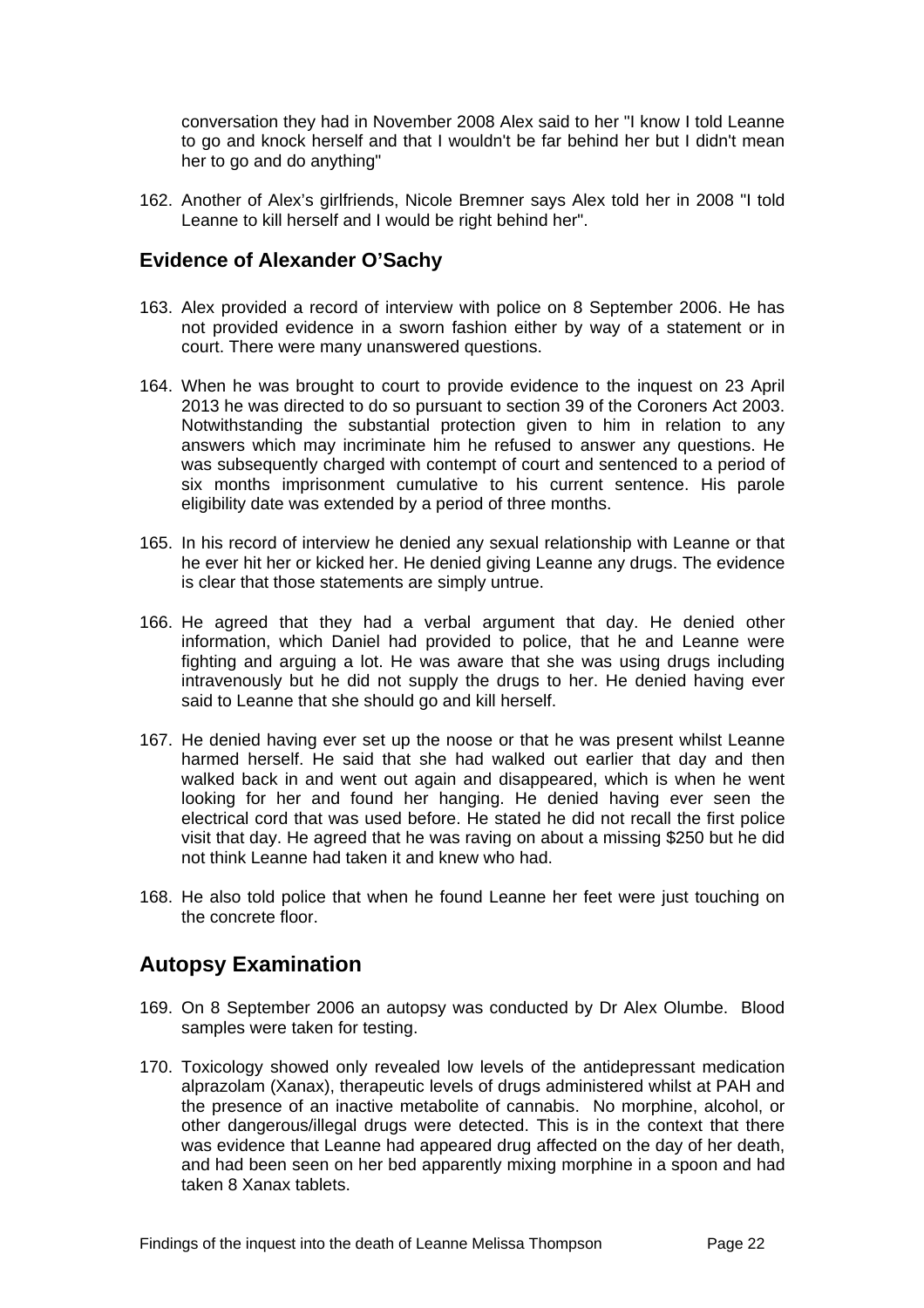- <span id="page-23-0"></span>171. Ill-defined bruising and abrasions were identified on the skin of the front and right side of the neck. It was considered that these marks would be consistent with ligature marks in a hanging episode and could have been inflicted by an electrical cord such as the one seized as evidence in this case (photos of the cord were examined by Dr Olumbe). No other injuries to the neck were identified.
- 172. Examination of the brain confirmed the presence of hypoxic brain injury, and acute bronchopneumonia (in the lungs) secondary to aspiration of stomach contents, which are consequent to hanging and the unconscious state.
- 173. The cause of death was confirmed as hypoxic brain injury, as a consequence of hanging.

# **Further Forensic Review**

- 174. As a result of Linda Hart's evidence, and in particular that she had seen Leanne fully suspended, Dr Olumbe reviewed the pathology findings. He confirmed that Leanne had 2 linear marks on her neck. One was horizontal above the Adam's apple. The second mark was diagonal on a separate plane. There was no mark higher up underneath the chin bone.
- 175. Dr Olumbe was provided with Linda Hart's version of events and the physical characteristics of the scene. Dr Olumbe concluded that if Leanne had been suspended from the neck with her feet off the ground, then he would have expected a prominent ligature mark.
- 176. Daniel O'Sachy maintained in his initial interviews and subsequently in other hearings that Leanne's feet were a foot and a half off the ground when he found her. In this respect scale drawings were obtained depicting a mannequin in position suspended from the beam in question. The drawings depict two scenarios. Both these scenarios depict that a person of Leanne's height would have her feet definitely touching the ground and not suspended above.
- 177. The Australian Forensic Review Group in Melbourne was also consulted by the QPS with respect to the death. Dr Michael Burke (Senior Pathologist, VIFM), answered a number of questions in the form of a written statement. He says that:
	- Upon examining the photographs of the neck injury, there are concerning features. The majority of abrasions seen to the neck in cases of hanging are above the prominence of the Adam's apple at the front of the neck. Leanne's injury is directed across the Adam's apple.
	- The injury to the right side of the neck appears to be at a separate plane to the abrasion which straddles the midline. In a common case of a single loop around the neck hanging, the two abrasions would be expected to be in the same plane.
	- In this case where the evidence from Daniel O'Sachy that Leanne's feet were a foot and a half off the ground when he found her, Dr Burke finds it extremely difficult to reconcile the injury to the right hand side of the neck occurring when an individual's weight is carried by the ligature, and yet the ligature mark is well below the level of the thyroid cartilage.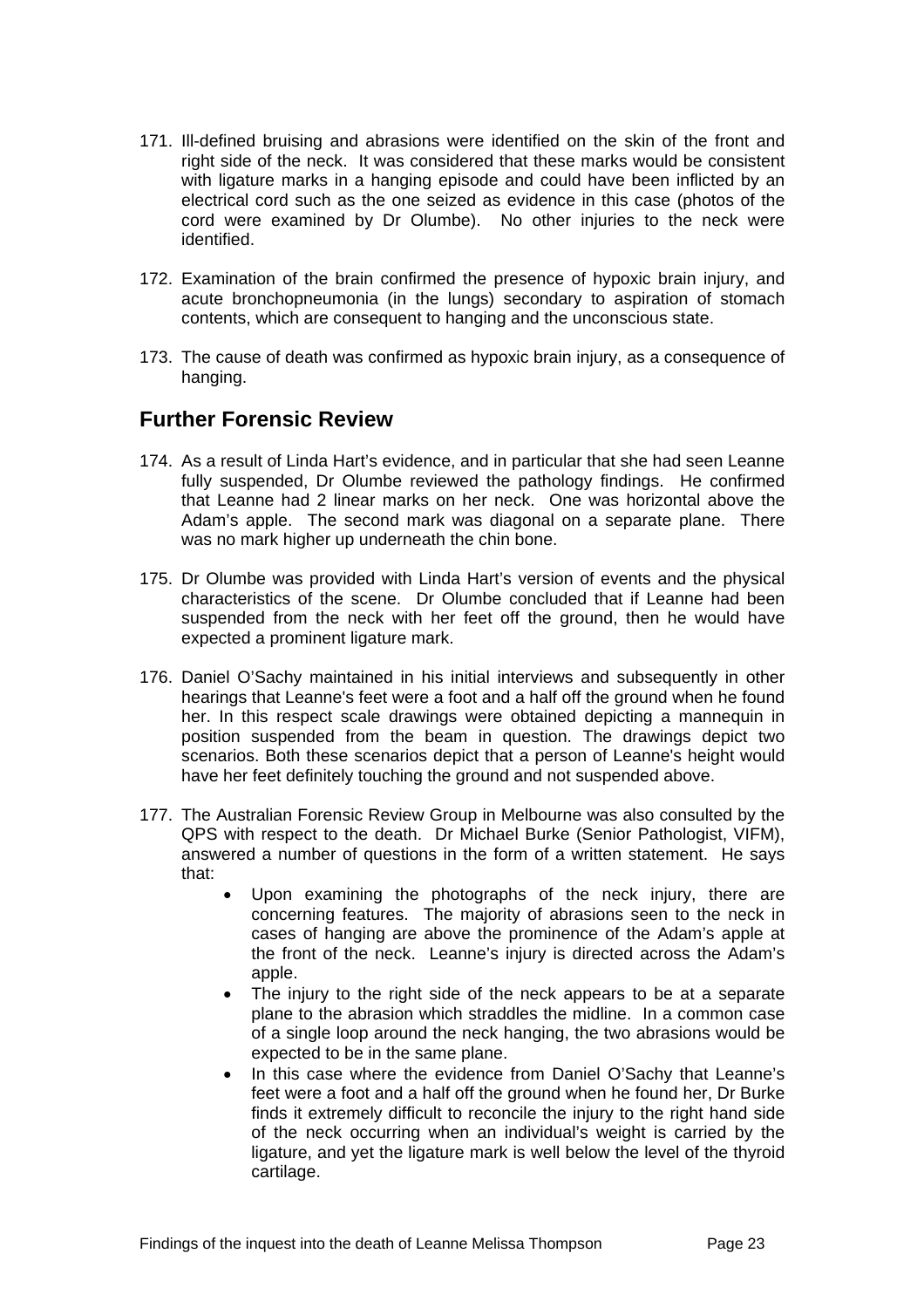- The injury to the right side of the neck extends acutely upwards  $-$  in cases of hanging the injury to the neck is usually more prominent at, or around, the point on the skin opposite the point of suspension. The point of suspension in hanging is usually the left posterior aspect of the neck. One would expect the abrasion on the right side of the neck to extend at some point around to the front of the neck if Leanne had been suspended off the ground.
- There is no objective evidence of an assault, although, one does not always see bruises to the abdominal soft tissues even in cases of documented blunt force injury.
- 178. The following question was also put to Dr Burke 'if Leanne was killed by ligature strangulation to mimic hanging, and then placed in a position to mimic hanging, would further injuries/bleeding/bruising of the neck structures be expected?' Dr Burke states that cases of hanging, by their nature, do not tend to be associated with large soft tissue bruises, whereas deaths from ligature strangulation tend to be associated, in the majority of cases, with bruises to the muscles of the neck. This is due to the differential movement between the assailant and the victim. In the normal event of 2 adults, bruises are normally seen. The absence of bruises may be seen when there is a marked difference in the physical size and strength of the assailant and victim (e.g. adult and child).
- 179. In evidence Dr Burke stated that the injury to the right of the neck was more typical in a hanging case. However it was lower than usual on the right side and lower than the one across the neck. He opines that she could not have been suspended off the ground.
- 180. He also considered there was no evidence of a strangulation as usually there would be bruises from a struggle and nothing was seen.
- 181. He stated that the ligature was complex and it was possible one of the loops caused the injury across the Adam's apple but he also thought that the injury on the right side was still quite odd as you should also see a injury to the left and it is odd that it does not loop around the neck. He agreed this could be due to injuries in two separate incidents, one being a non-fatal injury. In his view he would have determined the cause of death as being due to hypoxic brain injury of an unascertained cause. He said the injuries are as consistent with hanging and strangulation. On the likely period of survival he agrees with the opinion expressed by Prof Duflou.
- 182. Professor Johan Duflou, is the Clinical Director of the Department of Forensic Medicine in Sydney and a consulting forensic pathologist. He was briefed with relevant material by Legal Aid Queensland and provided a report. He stated that in his opinion the autopsy findings are entirely consistent with hypoxic brain damage due to hanging.
- 183. There is at least one partial ligature mark on the neck, and possibly two. He agrees with Dr Burke that there appear to be two planes of linear abrasion. In his opinion there are two more likely causes for this anomaly, including the ligature could have slipped upwards, either during the process of hanging or while being removed from the noose, or more likely still the ligature encircled the neck at least twice. He stated it was entirely possible given the rather complex ligature that it may have encircled the neck a number of times.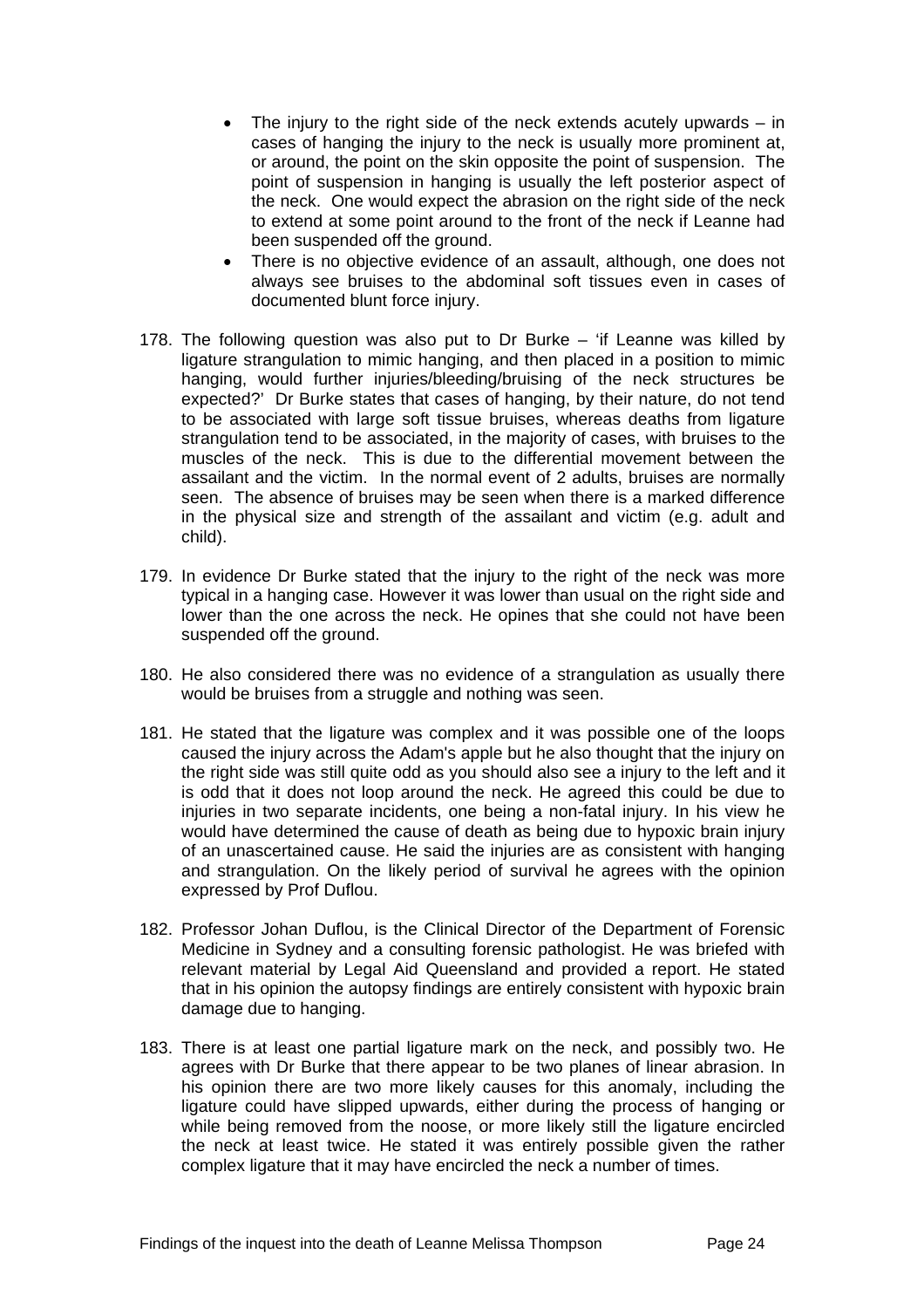- <span id="page-25-0"></span>184. He stated that in his view there is no objective evidence of a prior episode of ligature strangulation in this case. In such cases the ligature is much more commonly horizontally placed; there are very frequently associated external injuries in the form of bruises and abrasions; bruising to the neck structures is almost invariable; and petechial haemorrhages on the face and eyes are almost always present. None of these findings were observed in this case.
- 185. Prof Dufluo said that according to an analysis of the scene of the hanging by scientific police, it appears entirely implausible for the deceased to have been fully suspended with her feet off the ground. He also is in agreement with both Dr Olumbe and Dr Burke and is of the firm view that the extent of neck compression injury in this case was significantly less than would be expected in cases of full suspension. He concluded the physical evidence points very strongly to the deceased not being fully suspended.
- 186. On the likely length of survival he quoted research which indicated that unconsciousness is very rapidly effected by compression of the neck with a ligature, usually in the region of 10 seconds or so. The person appears to sustain damage to the brain very rapidly, and final movements are generally observed within about 4 min or so. He notes that even if the deceased had been removed from the ligature within a number of minutes, it still took a possibly 18 min between an ambulance being called and first contact of ambulance officers with the deceased.
- 187. Dr Robert Hoskins of CFMU reviewed the toxicology findings and indicated that Leanne had consumed 0.06mg/kg of alprazolam. Dr Hoskins opined that Leanne would have consumed 2 or 3 tablets of alprazolam on the day of her death. The effects of alprazolam depend on regular use. If Leanne was a regular user, it would appear to have no effect. However, if Leanne was not a regular user, the effects of this amount would likely cause observable intoxication with signs very close to drunkenness (i.e. staggering and slurring).
- 188. There was evidence produced during the criminal proceedings as well that the electrical cord was tied in a way around Leanne's neck that was rather complicated. It was asserted by the Crown that Leanne could not have tied the cord in that manner all on her own.

# **Conclusions on How the Death Occurred**

- 189. There is very clear evidence that Leanne was a very troubled young woman. Her high risk behaviours predated her contact with Alex O'Sachy.
- 190. However Alex O'Sachy was very clearly not the right person with whom she should have been in contact. He was a very significant drug abuser and supplier of drugs and the evidence in this case is littered with references from his associates who were of the same ilk. There is evidence that he preyed on vulnerable young women. There is evidence from a number of sources that he was supplying Leanne with drugs including heroin.
- 191. It was a very tumultuous relationship and Leanne was treated in an appalling fashion. There is evidence from many witnesses who give examples of Alex's violent behaviour towards other women and particularly those with whom he was in a relationship. There is very compelling evidence this behaviour continued when he was with Leanne and she was the victim.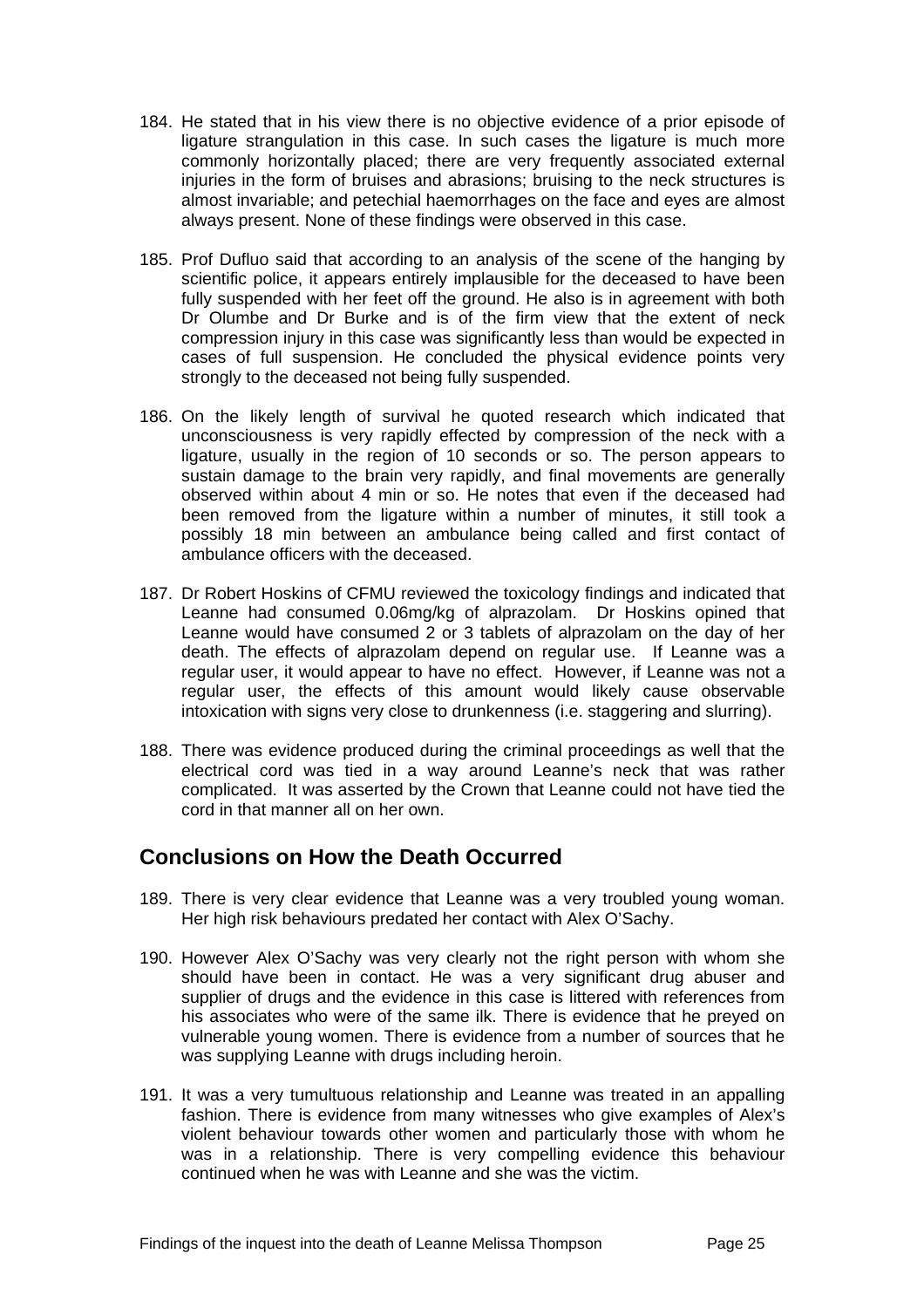- 192. There is clearly evidence to support that on the evening of 6 September 2006 and early morning and morning of 7 September 2006 there were many loud and distressing arguments occurring between Leanne and Alex O'Sachy. Some of this was over heard by Linda Hart. Other neighbours also heard loud voices coming from the garage area on the morning of 7 September.
- 193. This behaviour was also reported by Daniel O'Sachy in the course of his contact with the Department on the morning of 7 September 2006.
- 194. At 12:16 PM Linda Hart was talking to her friend Lisa O'Neill who said she could hear the noise of what sounded like an argument. At that time Linda Hart did not reveal to Lisa O'Neill that she saw both Daniel and Alexander assaulting Leanne and stringing her up from a beam using a length of electrical cord.
- 195. It is highly probable Linda Hart heard and/or saw some abusive and perhaps violent interaction between Alex and Leanne at this time but it was not the events that caused her death as described by Linda Hart. Daniel was also likely at the premises at the time. I accept, having seen the walk-thru, that although she could see the fringes of the area under the house it is most unlikely Ms Hart was able to view the place in the dark and crowded storage area where Leanne was found hanging.
- 196. It is difficult to understand why Ms Hart has given this version of events, which she appears to genuinely believe. There is of course the difficulty in the fact the evidence was not provided to Police until almost 4 years later. Given she may have had genuine concerns about threats to her well being, that does not fully explain why she did not offer more information on the night in question given she told the court she initially thought one or either of the O'Sachy brothers had killed each other and they would not be home for a very long time.
- 197. The fact it took a number of statements in 2010 to obtain the whole version with further facts added as time went on, also adds to an uneasiness in accepting the complete accuracy of the evidence.
- 198. There is little evidence linking Daniel with any of those events described other than I expect he was abusive towards Alex and Leanne because of the fights they were having, so no doubt his voice would have been heard. He was certainly abusive and no doubt threatening to Ms Hart both before and after the events. There is evidence of similar abuse by Daniel to other neighbours, the nature of which could objectively be considered intimidating. Father of the year he is not, but it would be most unlikely for him to bring to the attention of the Police and the Department his concerns about her welfare in the manner that he clearly did, in the days and hours before her death, and then participate directly in her death.
- 199. Of most significance is the forensic evidence does not support Linda Hart's version. All three forensic pathologists agreed that Leanne was not fully suspended by the ligature as Ms Hart suggested. Of even more significance is that the terminal event occurred around the 3:45 PM mark. Linda Hart was not home at that time. All of the forensic pathologists agree that for the QAS paramedics to obtain a heart beat she was likely to be hanging for between 5 and 10 minutes or perhaps a little longer, but not for hours. If Ms Hart saw anything it was not the event when Leanne Thompson suffered the hypoxic brain damage from which she died.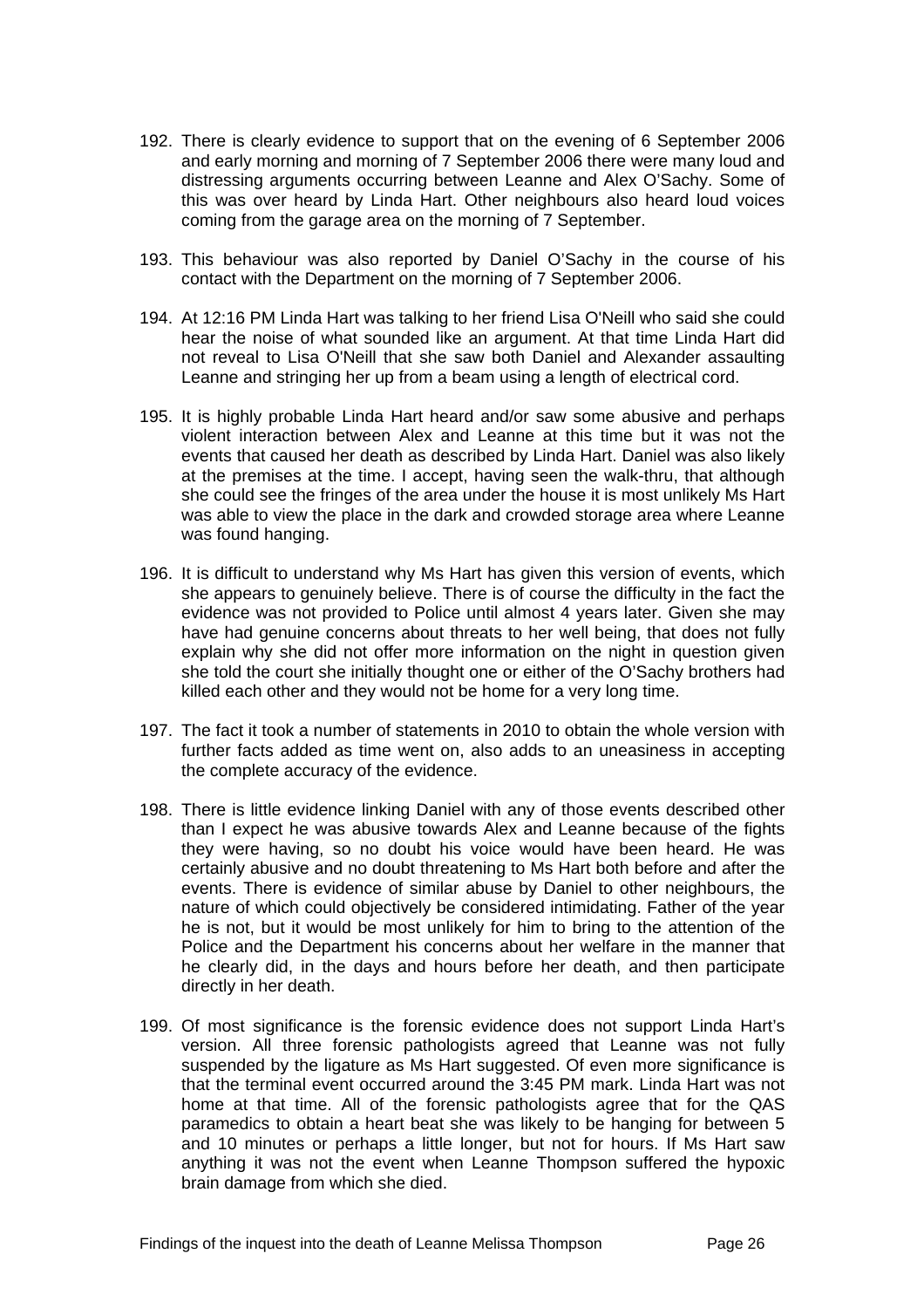- 200. Having considered the events of the day one possibility is that Ms Hart may very well have seen or heard something shocking, and upon learning later what happened thought that what she heard or saw was Leanne being hung. Given some of her psychological vulnerabilities this may have then morphed into the version she provided.
- 201. That being said there are still a number of concerning aspects to the evidence. It is evident from many sources that Alex O'Sachy had told Leanne to kill herself on many occasions, including that day. There are the statements he made to his girlfriends in 2008, which are remarkably similar and to the effect he told Leanne to kill herself and he would be right behind her. There is the evidence of a number of disturbing notes seen by Leanne's mother and other notes found, which have been linked to Alex O'Sachy.
- 202. The origin of the electrical cord has been linked to white goods under the house. It is a complex series of entangled knots. The plugs had already been cut off. It does appear to be one which had taken some time to put together.
- 203. Leanne was clearly distressed that day, and it would seem more than usual given the attempts Daniel made to escalate his concerns to the authorities. She was drug affected with Xanax. Accepting she was already a very disturbed young woman, her distress that day is without doubt linked to Alex O'Sachy's abusive treatment of her in the days and hours leading up to her death. She was likely under the influence of Xanax when N and Daniel saw her on the road and nearly hit by some vehicles. She may not have taken 8 but certainly took multiple tablets and either got this directly from Alex or took it from his supplies. She made her way back to the house after the incidents on the road. She was possibly hanging under the house when the Police first arrived, although this is not by any means certain. If not she was very shortly after.
- 204. The person who has likely seen her last is Alex O'Sachy. He has not given any sworn evidence tested through a forensic examination of his evidence. There is no objective forensic evidence Leanne struggled, was seriously assaulted or was defending herself. I accept there was something in the nature of the pushing and punching as described by Daniel and she could have been kicked as described by N. The absence of bruising may be explainable by the fact there is no evidence of the force used and the evidence of footwear is equivocal. Not a lot of force may have been used.
- 205. The forensic evidence supports a finding that if she has died of hanging she was not fully suspended. The injuries to the neck were not those of a typical hanging case. Dr Burke thought the injuries were consistent with hanging or strangulation and he would consider the cause unascertained. Dr Olumbe and Prof Duflou were more accepting of the case being one of hanging, notwithstanding the odd features.
- 206. There is clearly evidence of a series of abusive attacks over a period of time and on the day, which may have culminated in a decision by Leanne in her particularly vulnerable state to take her own life.
- 207. How and when Leanne got to the storage area, who put together the noose, who put it over the beam and in what circumstances Leanne's neck came to be in the noose, is, in the absence of an explanation from Alex O'Sachy, and in